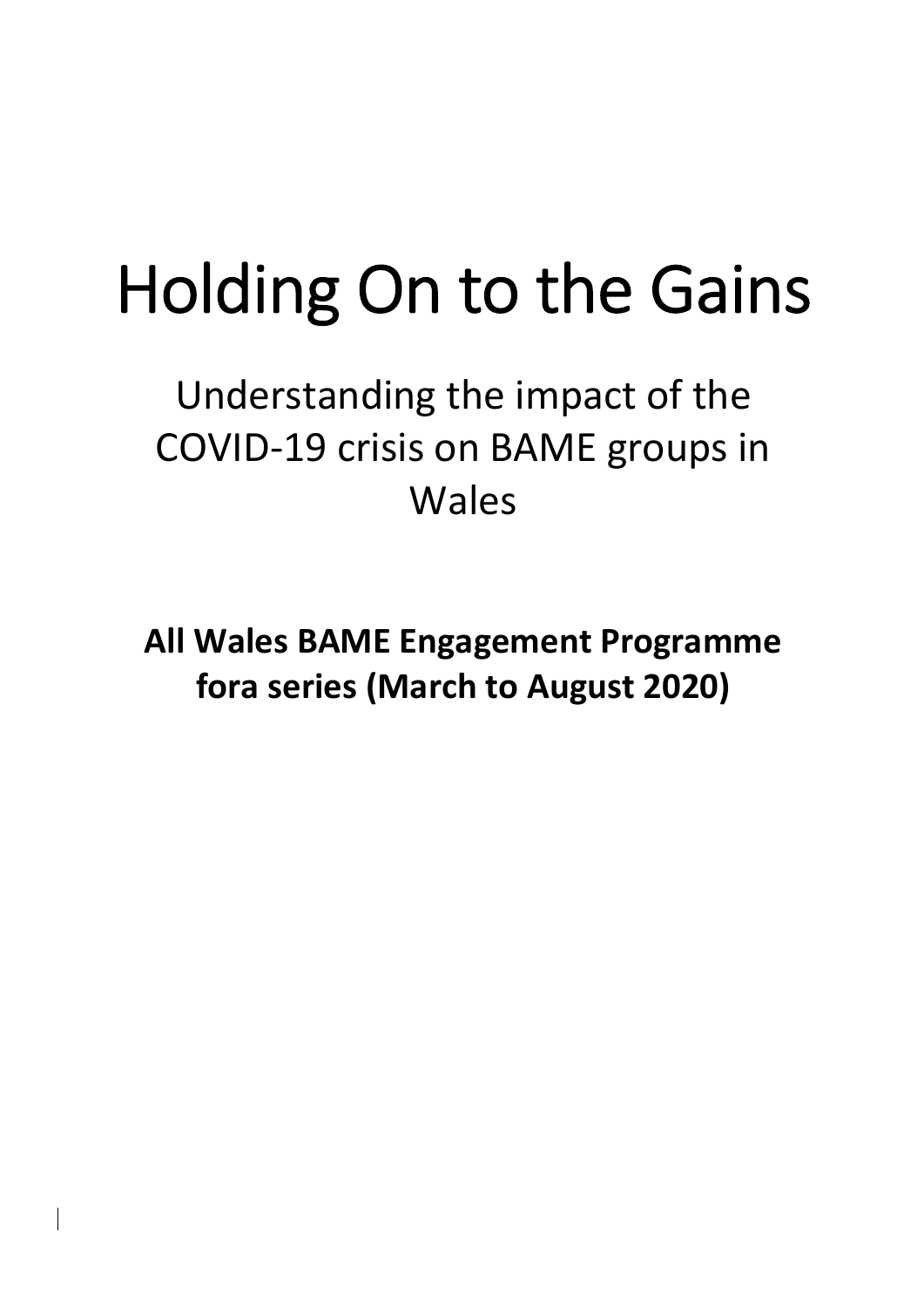#### Acknowledgements

Ethnic Minorities and Youth Support Team (EYST) is the leading Welsh charity that supports Black, Asian and minority ethnic (BAME) young people, families, individuals and community groups living in Wales to contribute to, participate in and be valued members of Welsh society. EYST provides a range of services to achieve this aim, including one-to-one support; family support; advice and support for refugees, asylum seekers and EU migrants; volunteering opportunities; supported employment; and capacity-building. It also challenges and counters negative stereotypes about racial diversity, and increases awareness and understanding about the diverse communities that live in Wales. This report was commissioned by EYST and much is owed to Rocio Cifuentes, CEO of EYST, for her vision and stewardship. The fora series lies within the remit of EYST's All Wales BAME Engagement Programme. Ginger Wiegand has played a key role in the capture of the documentary evidence, with the summary notes of each meeting, transcripts and interim analysis of emerging themes evident both in how the final set of findings have been cross-referenced, and in how the recommendations have been drafted. In drawing on the comments made by attendees and presenters, special thanks are extended to all those who shared their views and experiences.

#### **Download**

This document is available to download as a free PDF and in other formats at: http://www.eyst.org.uk/

**Citation:** If you are using this document in your own writing, the preferred citation is: Saltus R (2020), *Holding On to the Gains: Understanding the impact of the COVID-19 crisis on BAME Communities in Wales*. University of South Wales, Pontypridd

#### ©2020 *Ethnic Minorities and Youth Support Team*





Tîm Cymorth Lleiafrifoedd Ethnig & leuenctid Cymru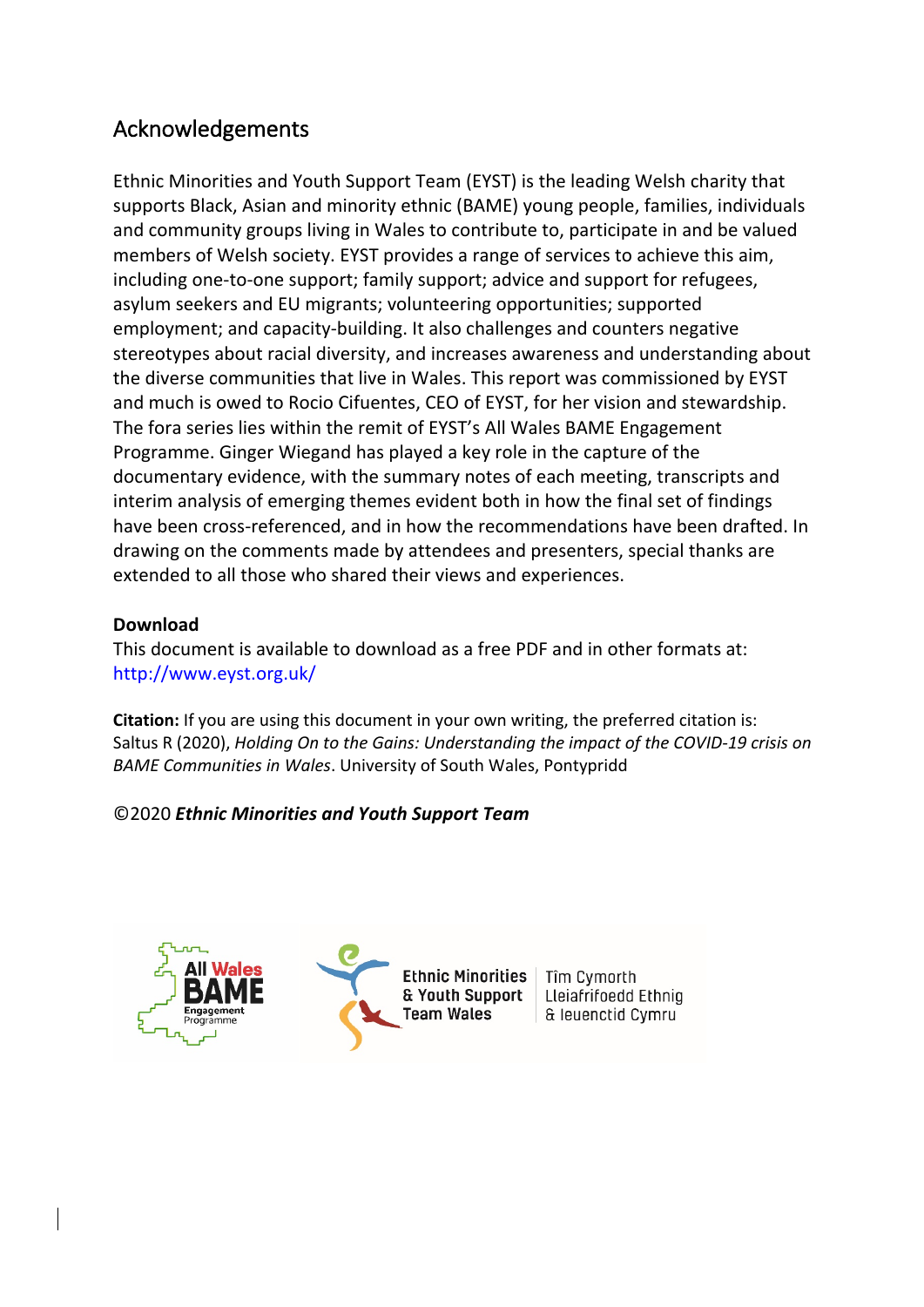## **Contents**

| 1.1   |                                                                                     |    |
|-------|-------------------------------------------------------------------------------------|----|
| 1.2   |                                                                                     |    |
| 2.    | The fora series on the impact of COVID-19 on BAME communities____________________ 4 |    |
| 2.1   |                                                                                     |    |
| 2.2   |                                                                                     |    |
| 3.    | What were the main ways in which COVID-19 impacted BAME people and groups? 6        |    |
| 3.1   |                                                                                     |    |
| 3.2   | Health and social care (risks, care quality and risk-management messaging) 6        |    |
| 3.3   | Children, young people and international students (education and wellbeing) 10      |    |
| 3.4   |                                                                                     |    |
| 3.5   | Material conditions (poverty, food precarity and housing) ______________________ 14 |    |
| 3.6   | Hate crime, community wellbeing and cohesion ___________________________________ 15 |    |
|       |                                                                                     |    |
| 4.1   |                                                                                     |    |
| 4.2   |                                                                                     |    |
| 4.2.1 | Systemic racism positioned as a key cause and framing consideration _______ 20      |    |
| 4.2.2 | Local wisdom and organisational knowledge as key evidential resources __ 21         |    |
| 4.2.3 |                                                                                     |    |
| 4.2.4 | Building an intersectional social-justice framework within a Welsh context _ 24     |    |
| 4.2.5 |                                                                                     |    |
|       | Appendix: The 17 online fora (25 March 2020 to 5 August 2020) ___________________   | 27 |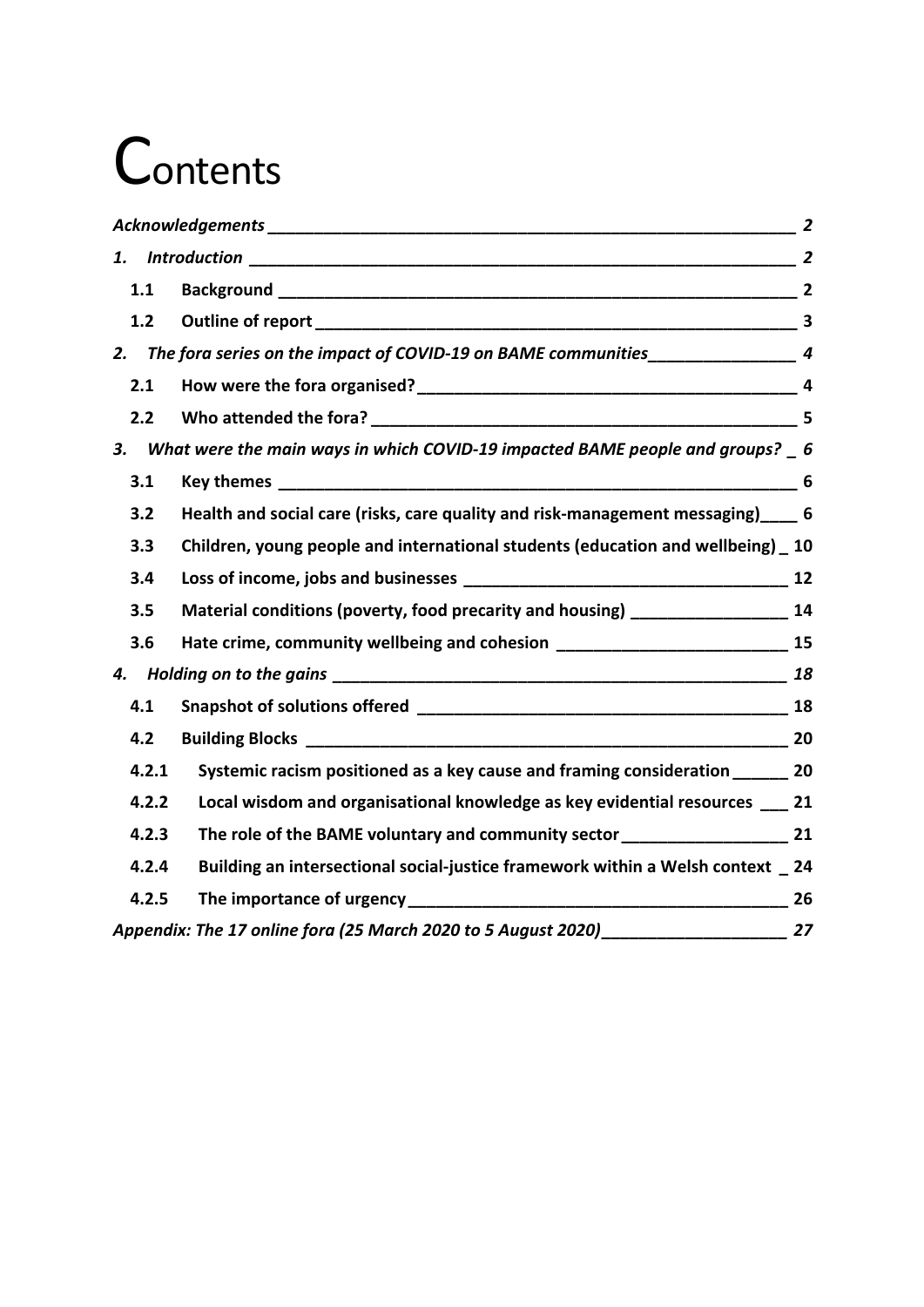#### 1. Introduction

#### *1.1 Background*

The 2019 novel coronavirus pandemic (COVID-19) is reshaping all facets of society for many reasons, not least because it highlights the persistent and long-standing health inequities and social equality that mark Wales, as well as most other societies around the world. For many reasons, the following groups continue to be at higher risk of serious illness and death as a result of the virus:

- people from Black, Asian and minority ethnic (BAME) backgrounds
- older people
- disabled people
- people with underlying health issues (e.g. cardiovascular disease, diabetes, chronic respiratory disease and cancer)
- poor and disenfranchised people living in chronically under-resourced environments
- men.

Moreover, in their varying intersecting configurations (e.g. older poor people and disabled men), these are some of the key groups that are taking the brunt of the socio-economic fallout due to lockdown measures<sup>1</sup>. It is evident that Wales – irrespective of particular locales – is a multicultural, multi-ethnic, multilingual society. Indeed, it is 'super diverse', understood – as Vertovec<sup>2</sup> suggests – as being not easily readable as a conglomeration of discrete communities, but being more an amalgamation of highly differentiated peoples who, for the sake of convenience, we categorise into minority ethnic groups<sup>3</sup>. The common denominator, however, is that racialised minoritisation forms one of the major social divisions of modern Britain sic Wales and is one of the enduring indicators of poor health and social outcomes. The focus of this report is on racialised and minority ethnic population groups in Wales.

<sup>1</sup> https://gov.wales/black-asian-and-minority-ethnic-bame-covid-19-socioeconomic-subgroup-report accessed 26/11/2020

<sup>2</sup> https://www.tandfonline.com/doi/abs/10.1080/01419870701599465?journalCode=rers20 – accessed 14/11/2020

 $3$  It is axiomatic that BME populations are heterogeneous, with differences both within and between groups. Categorisation, however, is a fact and a point of contention for many. In the UK, the terms 'minority ethnic' and 'ethnic minorities' are most often used to refer to all minority groups of the population not indigenous to the UK that hold cultural traditions and values derived, at least in part, from countries of their own or their ancestors' origin. The term 'Black' is often used not to differentiate black minority groups from other minority ethnic groups, but rather to ensure that the continuing impact of the legacy of racism remains highlighted and is seen as problematic. In keeping with EYST's usage, the term 'BAME' (to describe people, populations and groups) will be used in this summary, with key minority ethnic groups identified using the UK census classification system. EYST notes: 'We recognise that this is a contested term and that others prefer to use "BME", "Black" or "Ethnic Minority/ Minority Ethnic" or "POC"/ People of Colour". We will discuss and review the preferred terms to be used within our practice on an ongoing basis, and also note that EYST team members, participants and partners may not all agree on their preferred terminology.'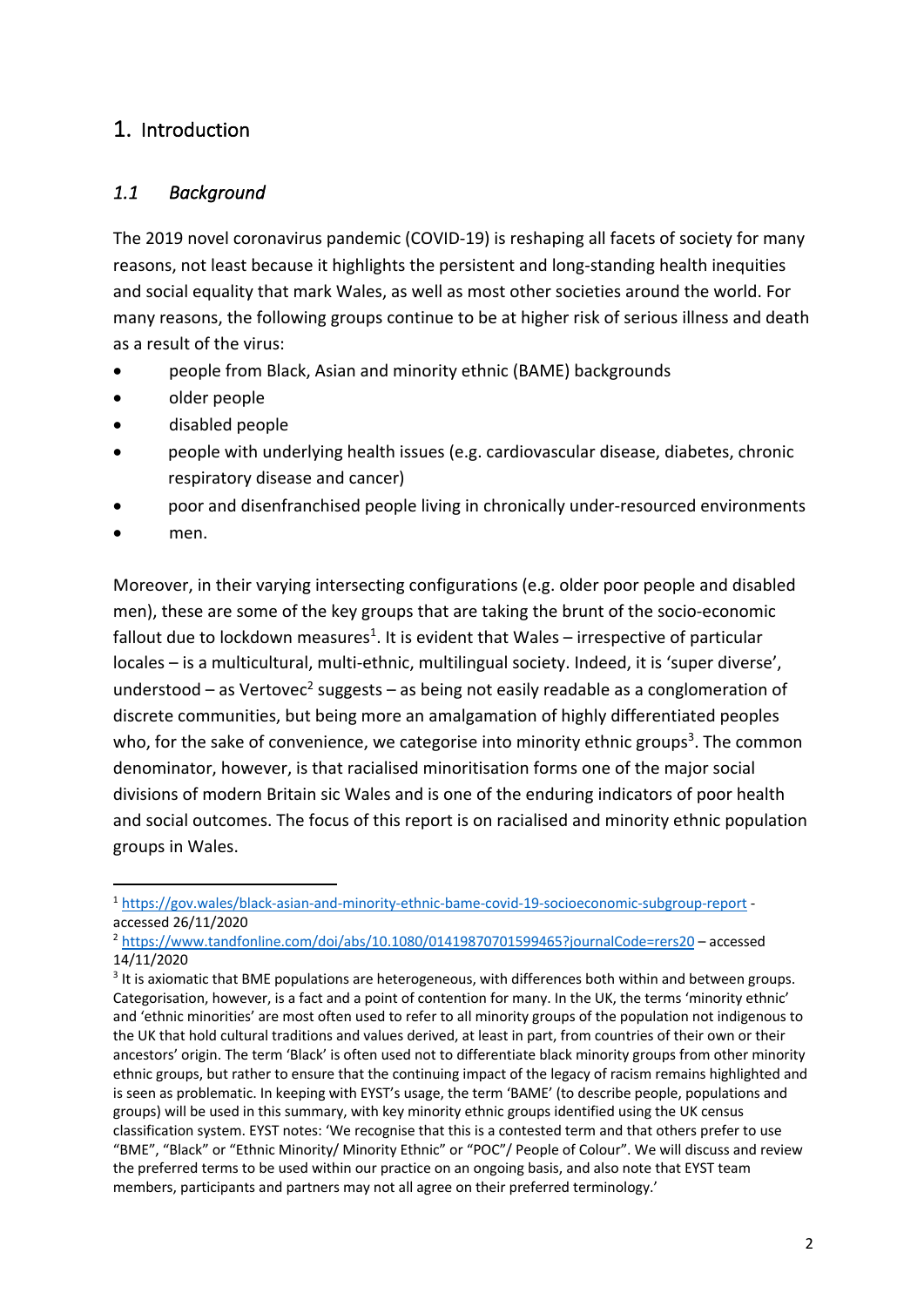Since March, work has taken place across all sectors to ensure that – as we move through the pandemic cycle – we seek to establish in Wales recovery frames, principles and approaches that are rooted in transformative ways of working, delivering services that do not re-enforce these social inequalities<sup>4</sup> and health inequities<sup>5</sup>. Key to this work has been the wide array of citizen-facing engagement programmes and outreach work to gather evidence of the lived experiences of the impact COVID-19 is having on the daily lives of people, not least (i) those who are particularly vulnerable or marginalised; and (ii) those organisations and services that provide support and services to them. The aim of this commissioned report is to conduct a rapid narrative review of the themes emerging from a series of fora on the impact of the COVID-19 crisis on BAME groups in Wales and on organisations seeking to support them.

The COVID-19 fora series was run as part of the All Wales BAME Engagement Programme. Established in response to the pandemic lockdown, the fora had two aims:

- to provide an online platform to gather the views, experiences and impacts of the COVID-19 pandemic on BAME people, communities and organisations across Wales
- to give an opportunity to enter into this online space to learn, as well as to provide relevant and timely information and updates. This opportunity was targeted at practitioners, advocates and service providers working across a broad range of sectors; key policy and service leads; and members of government.

The fora ran from the start of the national lockdown in late March to its easing in August. The notes on the number of attendees, topics, key discussion points and quoted comments – together with content created in the online chat function – were carefully drafted. Full transcripts of some of the meetings were provided and – in the majority of cases – the discussion topics were themed for ease of understanding.

#### *1.2 Outline of report*

The rapid review of the fora documentation was conducted in September 2020 in consultation with EYST staff. An overview of the fora series will be provided in Section 2, followed by a summary of the key concerns and impacts of the pandemic, as revealed by the attendees, in Section 3. As the title of this report suggests, a framing preoccupation is to track and spotlight the gains: Section 4 pools the solutions to the challenges that have been faced, and draws out models of engagement and innovations to services that have developed in the face of the pandemic. In the situation of human loss and upheaval, exacerbated for many by long-standing health and social inequities, such learning cannot be

<sup>4</sup> https://www.wcpp.org.uk/publication/planning-for-a-prosperous-equal-and-green-recovery-from-thecoronavirus-pandemic/ – accessed 15/11/2020

<sup>5</sup> https://gov.wales/cabinet-paper-healthier-wales-two-years-html – accessed 15/11/2020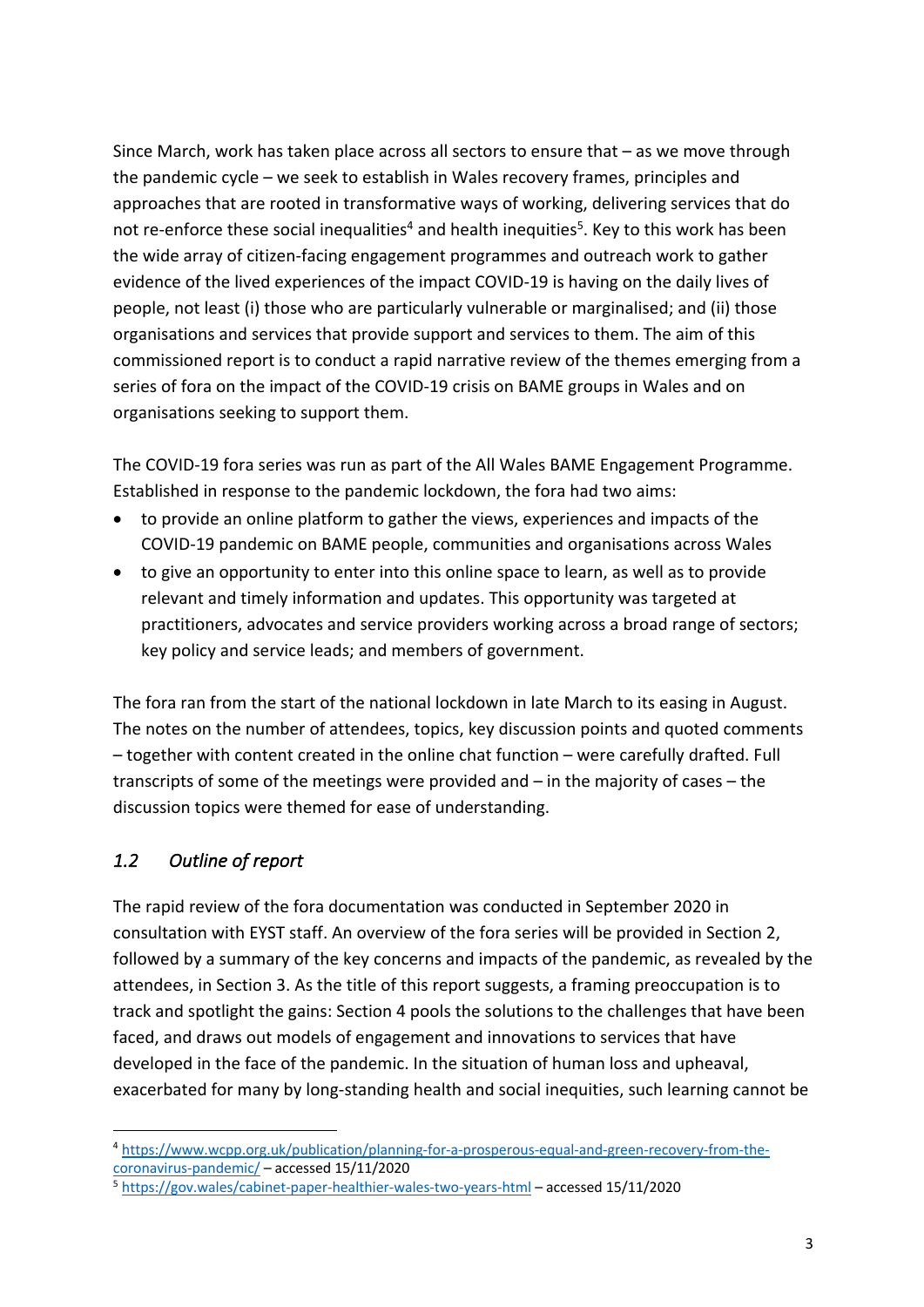lost. In most cases, the meetings and direct quotations of attendees are identified based on the list provided in the Appendix (e.g. F1 is the first forum, and F2 the second). In keeping with the aim to amplify lived experiences, direct quotes will be used to frame and ground this rapid review.

The themes and reflections outlined in this commissioned report complement both the mapping work of BAME voluntary and community organisations<sup>6</sup> operating in Wales conducted by EYST, and the rapid review commissioned by EYST on the impact of COVID-19 on the BAME voluntary and community sector<sup>7</sup>. This review offers: (i) a critical reflection of the engagement model; (ii) a categorisation of the key solutions and challenges offered by the attendees; and (iii) an overview of key learning points and gains. Importantly, it is not the aim of the report to attempt to capture every issue and solution raised in each of the online meetings. It is important to note, therefore, that readers will need to access the following original summaries and linked papers to follow up their interest in particular issues:

- EYST summaries and EYST interim summary of the first tranche of fora (March to April)<sup>8</sup>
- EYST All Wales BAME Engagement Programme Response to Equality, Local Government and Communities Committee Inquiry: Impact of COVID-19 Crisis in Wales<sup>9</sup>.

#### 2. The fora series on the impact of COVID-19 on BAME communities

#### *2.1 How were the fora organised?*

The World Health Organization declared COVID-19 a pandemic on 11 March 2020, and the first forum was held on 25 March 2020, two days after the UK national lockdown was announced and began. Over the next five months, the online fora alternated between being held weekly and fortnightly. The overwhelming majority of the 17 meetings held between March and August 2020 were chaired by the EYST CEO, who put in place a simple format, 'to talk about the main issues affecting BAME people in Wales in light of the COVID-19 pandemic, as well as to offer and share solutions and best practice', with notable themes and topics emerging from one meeting used to shape the next (8 April, F2).

In the early phase, the focus was very much on: (i) gathering experiences – what one attendee defined as 'local wisdom'; (ii) sharing knowledge of emerging coordination strands

 $6$  BAME organisations are defined as any community groups or organisations that are run predominantly for or by people of Black, Asian or minority ethnic backgrounds. There are currently 100 such organisations in Wales, although more effort is needed to capture the work undertaken by very small and informal groups.

<sup>7</sup> Murray, K (2020), *The Impact of Covid-19 on BAME Community and Voluntary Sector in Wales: innovation, resilience and sustainability.*

<sup>8</sup> http://eyst.org.uk/project.php?s=all-wales-bame-engagement-programme – accessed 18/11/2020

<sup>9</sup> https://business.senedd.wales/documents/s101492/ELGC%20COV%2017%20-

<sup>%20</sup>Ethnic%20Minorities%20Youth%20Support%20Team.pdf – accessed 18/11/2020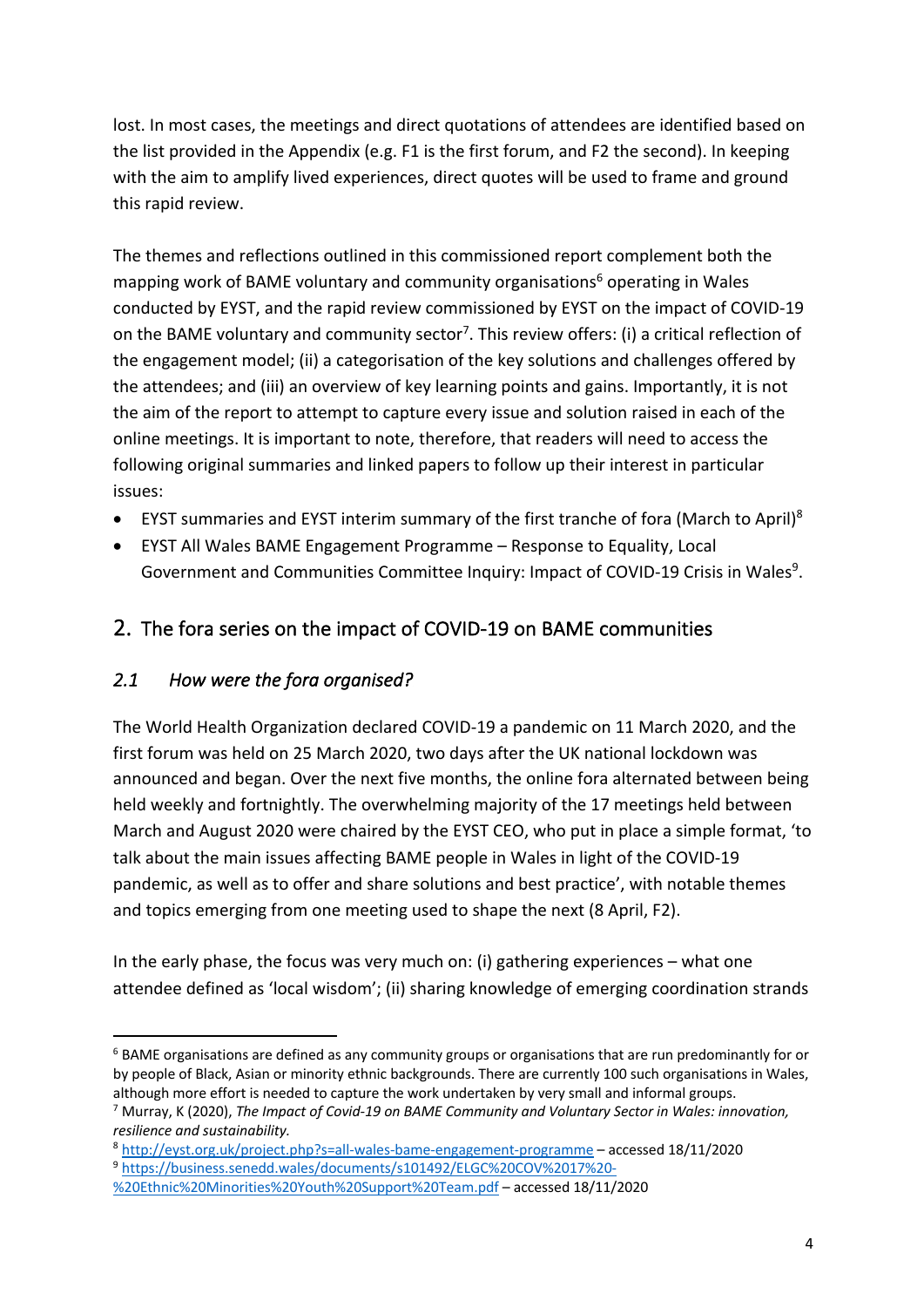across local and regional lines, and new service responses being developed in the voluntary and community sector in particular; and (iii) identifying concrete actions to be taken forward. By mid-April, there was an additional focus on: (iv) providing opportunities for knowledge-sharing across key policy-related and political domains. At this point, the format was further developed, with two additional knowledge-exchange platforms utilised alongside the open-discussion approach. For some of the fora that took place between May and August 2020, leading representatives in both the public sector and politics attended and addressed the attendees; in other cases, discussion panels were convened. In both types of fora, key discussion points raised during the meetings sought to feed into new thinking around emerging local regional and national post-pandemic recovery programmes and policies.



#### *2.2 Who attended the fora?*

In total, 844 people attended the meetings dedicated to BAME people and groups. The number of attendees ranged between 16 and 81 (with ten of the fora having 50 or more attendees), and presentations were made by 37 speakers and panel members. As Figure 1 above shows, attendees included members of specific population groupings (e.g. young people and university students; people representing religious, ethnic and cultural groups; people living with an unsettled status and refugees; and people making use of BAME voluntary-sector services), together with voluntary organisations, community-group representatives and members of staff (e.g. engagement workers and project coordinators/leads). Attendees also included staff working in health (e.g. Public Health Wales and Health Boards), police, policy, equality and human-rights organisations (e.g. Diverse Cymru) – and in local authorities (e.g. community cohesion and engagement teams).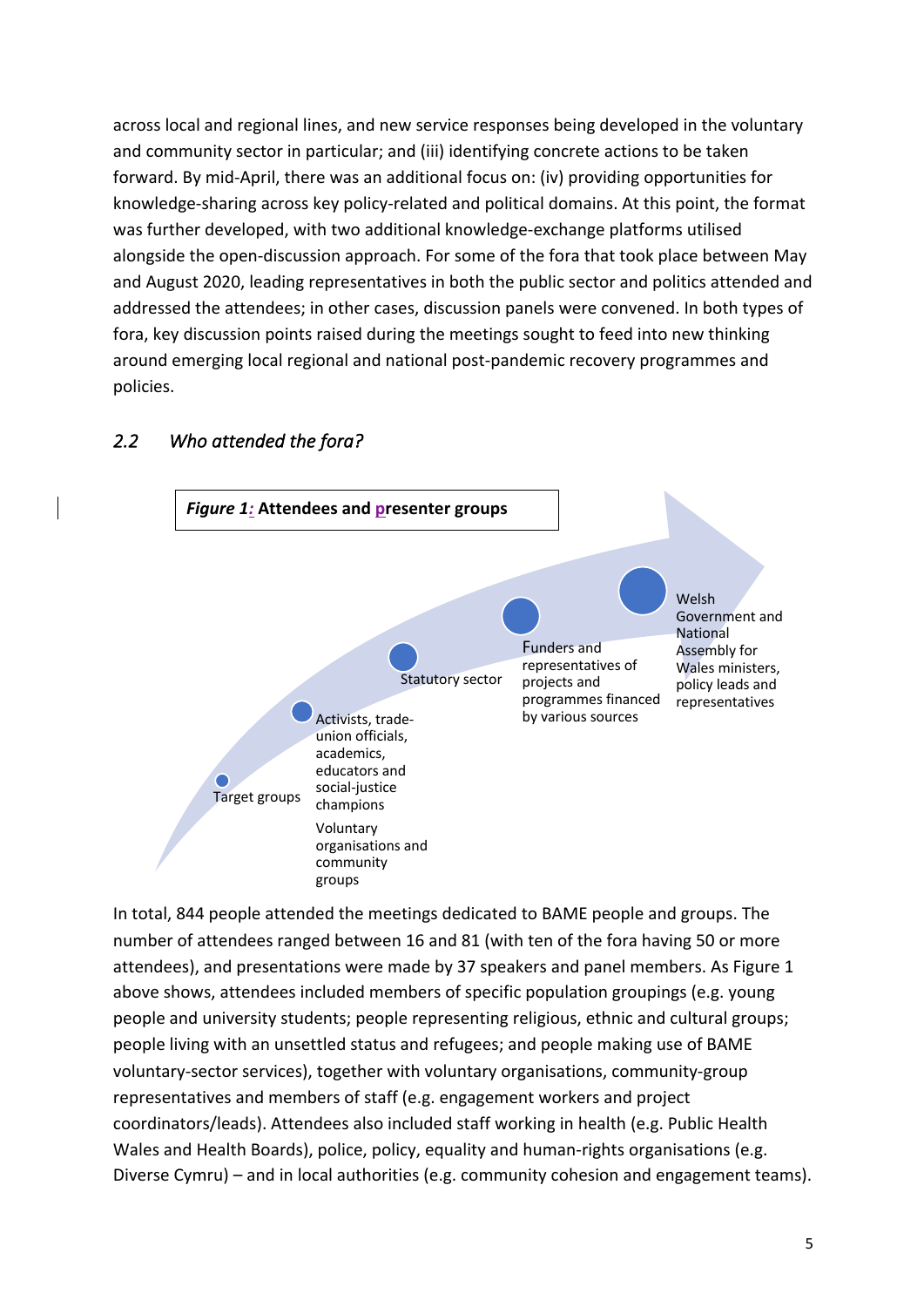#### 3. What were the main ways in which COVID-19 impacted BAME people and groups?

#### *3.1 Key themes*

The fora series was launched with a meeting to examine the wide-ranging topic of the impact of the COVID-19 crisis on BAME communities, with notable themes and topics emerging from the discussion used to shape the next meeting, and indeed the series (see the Appendix for a full listing). The review revealed that many (though not all) of the recurring concerns and impacts of the pandemic tracked throughout the fora series were identified in the first three meetings, as detailed in the sidebar. Although there is overlap, the key themes outlined have been clustered as follows: (i) health (risk factors, care quality and riskmanagement messaging) and social care; (ii) children and young people (education and wellbeing); (iii) loss of income, jobs and businesses; and (iv) material conditions (including poverty, food precarity, safety and physical environment).

What follows is a snapshot of the key impacts and concerns, with the textboxes containing interim

#### **Framing concerns**

- 1 Health risks and impact on BAME people
- 2 Food insecurity
- 3 Social care, welfare and advocacy (to include burials, funerals and bereavement support)
- 4 Loss of income, jobs and businesses
- 5 Children, young people and education
- 6 BAME families in intergenerational houses
- 7 Hate crime, community cohesion and tension monitoring
- 8 The hostile environment policy underpinning immigration measures
- 9 Mental wellbeing, isolation and loneliness (as linked to all of the above and across the life-course)
- 10 Variously vulnerable groups (e.g. Travellers, EU migrants and older people)
- 11 Holding on to the gains (new learning and innovation)

findings published by EYST in May 2020, and also included as part of EYST's recent consultation submission on the impact of COVID-19.

#### *3.2 Health and social care (risks, care quality and risk-management messaging)*

Unsurprisingly, older people, minoritised groups who held irregular immigration status, EU migrants and Travellers, pregnant women and new mothers were all groups whose social care and welfare – as well as health and mental wellbeing – were considered by fora attendees to be of particular concern. The unease felt regarding the quality of care they and others would receive – a long-recognised barrier in research and policy literature – was, perhaps unsurprisingly, another concern. The data gathered are rich and multi-layered. For example, there was a whole session dedicated to the importance of all key stakeholder groups (NHS, advocacy, those working in family violence, and social care) to address the wide range of social-economic and health issues linked to maternal care. All the speakers – including the Minister of Health and Social Services in Welsh Government, leads in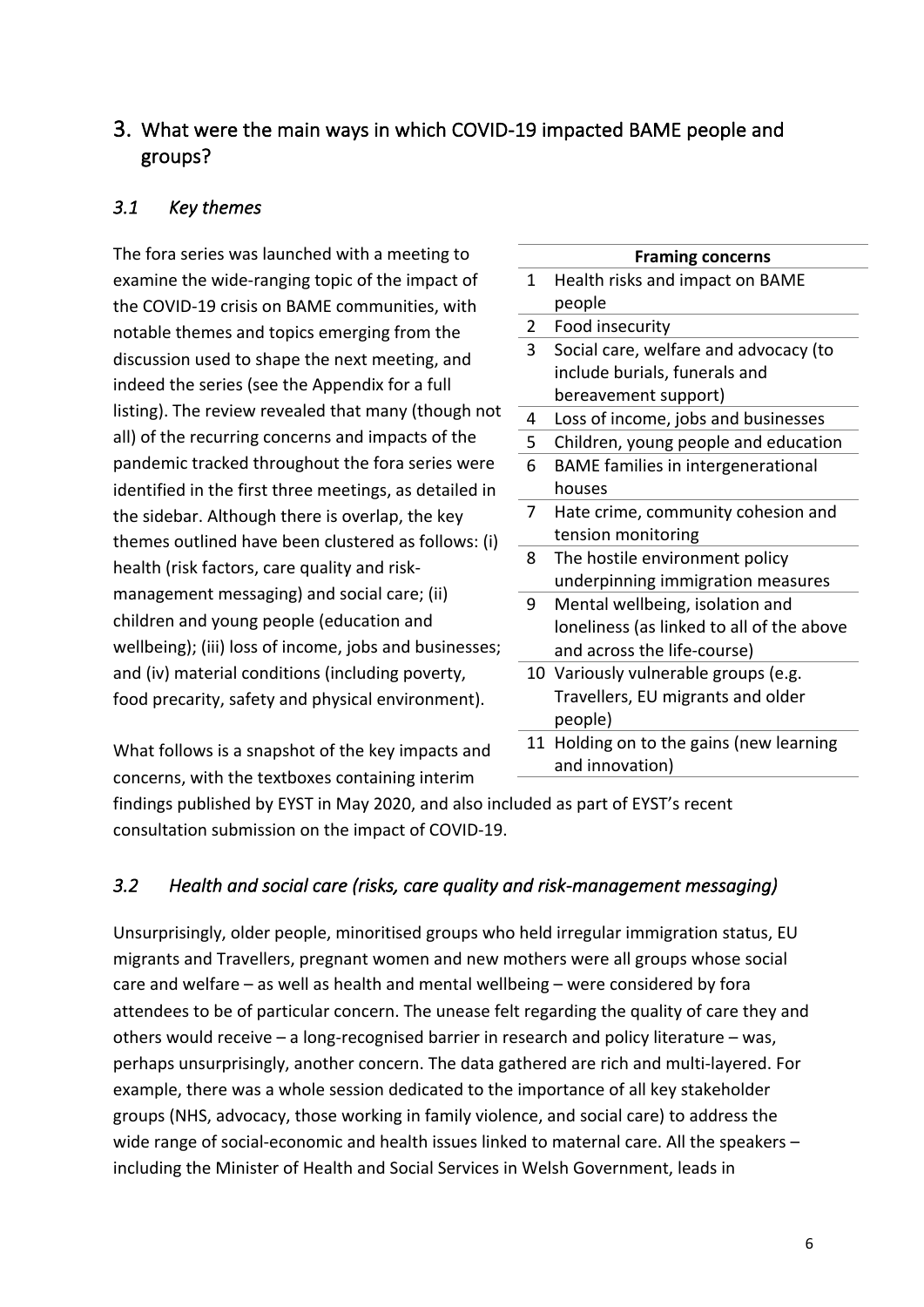organisations working with pregnant women of colour, and health improvement and midwifery leads – noted the huge risks faced by women of colour, and the need for a wide-ranging programme of work to address maternal mortality and differential outcomes.

Issues such as relevant training for midwifery students, the need for interpreters, nationwide systems that allow women to indicate (as part of their care) familyviolence issues, and transparent evaluation of existing clinical initiatives were all raised by attendees. Importantly, during this period, there was a trebling in contact made with Live Fear Free, Wales' national helpline for those affected by violence against women, domestic violence and sexual abuse<sup>10</sup>. With this came reports of more frequent abuse with shorter escalation periods – something that some women and families from BAME no doubt experienced. In other fora, linked issues such as the pressures facing young mothers – and also health concerns, such as infertility and the low weight of new-borns – were raised as pressing for some.

It is by now an established fact that some groups are more at risk of contracting COVID-19 based on the work that they do. This will be explored further below, but one key in terms of direct health risk was the lack of personal protective equipment (PPE) and of testing that characterised the first months of the pandemic, and people's fear of

#### *Key points from interim report: Supporting Travellers, particularly those without permanent accommodation*

*'I have been asked to raise a Gypsy/Traveller site concern on behalf of residents. The residents depend on tokens for water and electricity. They rely on local authority site staff availability to provide these tokens. No staff, no tokens. No tokens, no water or electricity.'*

'*Health provision must take particular care to ensure that greater trust and better, more comprehensible information is delivered to families, in partnership with established and respected Romani and Traveller community organisations and representatives, and that individuals are encouraged to seek medical care if they should fall ill, with the assurance that hospital services and healthcare practitioners will be unbiased in their delivery of advice and medical care.'*

*'Self-isolation and social distancing are going to be particular challenges in circumstances where family space is limited and families live in close proximity with each other – on Gypsy and Traveller caravan sites, for example, or in multiple-occupancy dwellings where many Roma reside in over-crowded conditions.'*

*'Particular attention needs to be paid to the needs of residents on sites …that house Romani and Traveller families, including information delivered in appropriate forms (infographics) and languages (Czech, Slovak, Hungarian).'*

*'Many Romani and Traveller people will turn to their church or mosque for support, advice and reassurance in these troubled times.'*

bringing the virus home and infecting family members. This was especially the case for those working in essential services (e.g. catering and hospitality), and in health and social care

<sup>10</sup> https://business.senedd.wales/documents/s106528/ELGC%20COV%2052%20- %20Equality%20and%20Human%20Rights%20Coalition.pdf – accessed 15/11/2020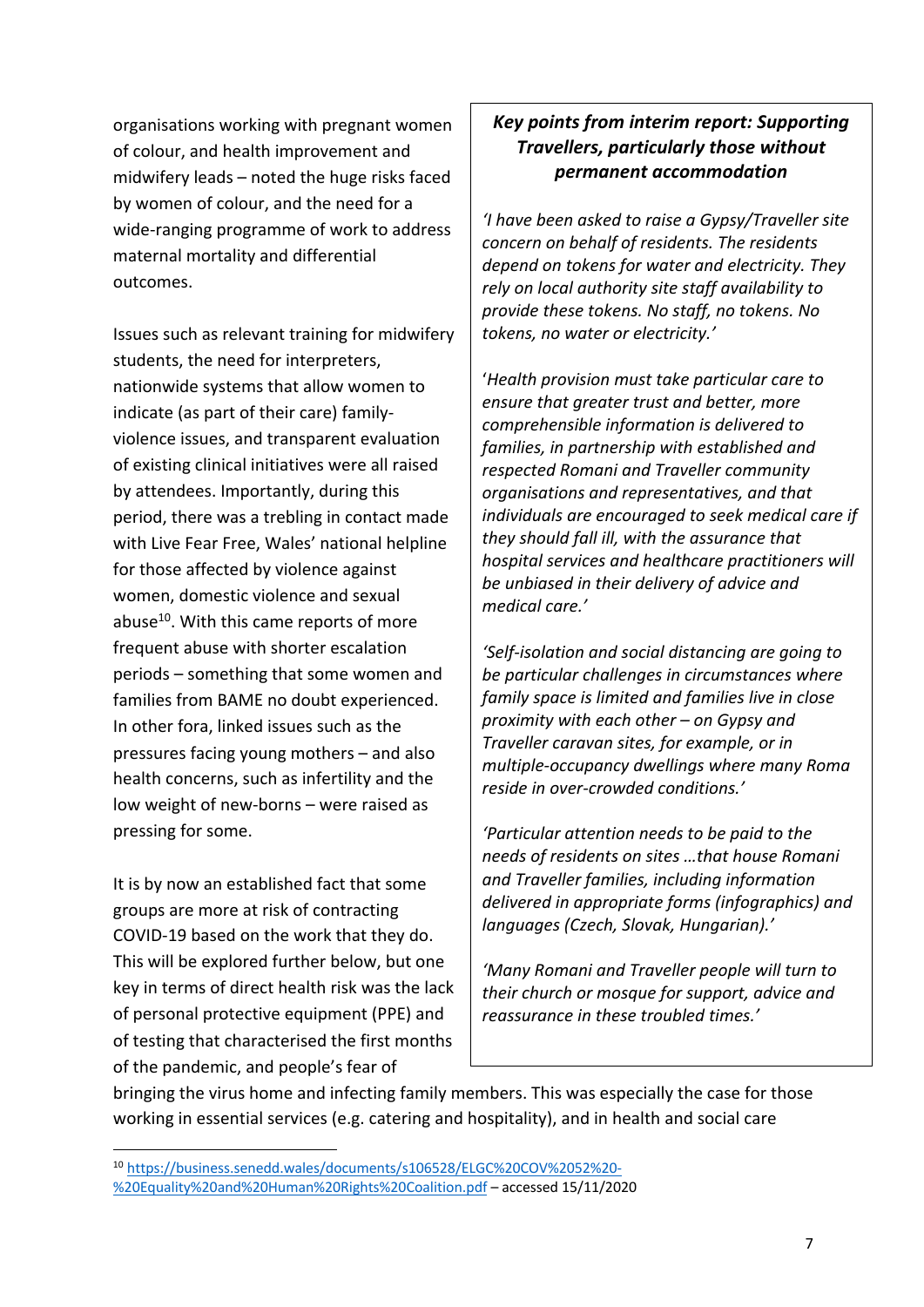settings.

In the session dedicated to mental health (29 July, F16), invited speakers addressed the lack of specific care pathways for BAME children and young people, and the lack of evidence on experiences, and on the care and support needs of BAME older people living with dementia in Wales $^{11}$ . As for all the sessions, a key feature was the ongoing work of small projects across Wales – in this case, those delivering specialised services (e.g. playtherapy sessions for children of people seeking asylum). The issues linked to the increase in the need for support  $-$  and to the many ways in which services were seeking to diversify their offer – with the onset of the pandemic were recurring themes. Attendees spotlighted the stigma that continues to exist around mental health for many people, the importance of specific pathways to care, and the need for more research evidence to inform policy and practice. As one attendee noted:

*'We need to hear their voices on equal terms with mental-health teams. We need to do some very focussed work … at the moment we don't have a picture through data and we don't have a picture through service level, so we need to paint that picture.'*

The care of older people living in care homes – and those struggling to stay independent, to get food and other basic necessities, and to

#### *Key points from the forum on older BAME people (8 July, F13)*

*'We are all experiencing this tragic and challenging time. It is tragic to see the deaths in care homes and people struggling to stay independent, get food, connect with health care services. But we have also seen all the great voluntary work done to stay connected.'*

*'Physical abuse includes giving people too much medication to stay quiet or sedated. Financial abuse is probably one of biggest areas of abuse in relation to older people – that could be theft or fraud but is more likely to be pressure to be able to handle money.'*

*'Refuges are not always suitable for older women, so this does not encourage older women to get help. When you have been abused for perhaps 30 or 40 years, it is even more difficult to leave home when you have no money and perhaps family who are unaware of the abuse that has been going on, such as cohesive control. We need more refuges that are suitable for older women.'*

*'There is a market here to meet the needs of BAME older people but the people who need it are least likely to be able to pay market rate for it … the message to Welsh Government is that initiatives like this will need support in beginning.'*

remain connected with health care services – was of particular concern for members of the community, for service leads, and for the Older People's Commissioner who attended the forum dedicated to this population group (8 July, F13). Importantly, issues linked to older people's rights, and the rising concern in pressure to agree to Do Not Resuscitate Agreements – together with the potential for forms of abuse (financial, emotional and

<sup>11</sup> https://www.diversecymru.org.uk/wp-content/uploads/Lets-talk-about-dementia-report-for-web.pdf accessed 25/11/2020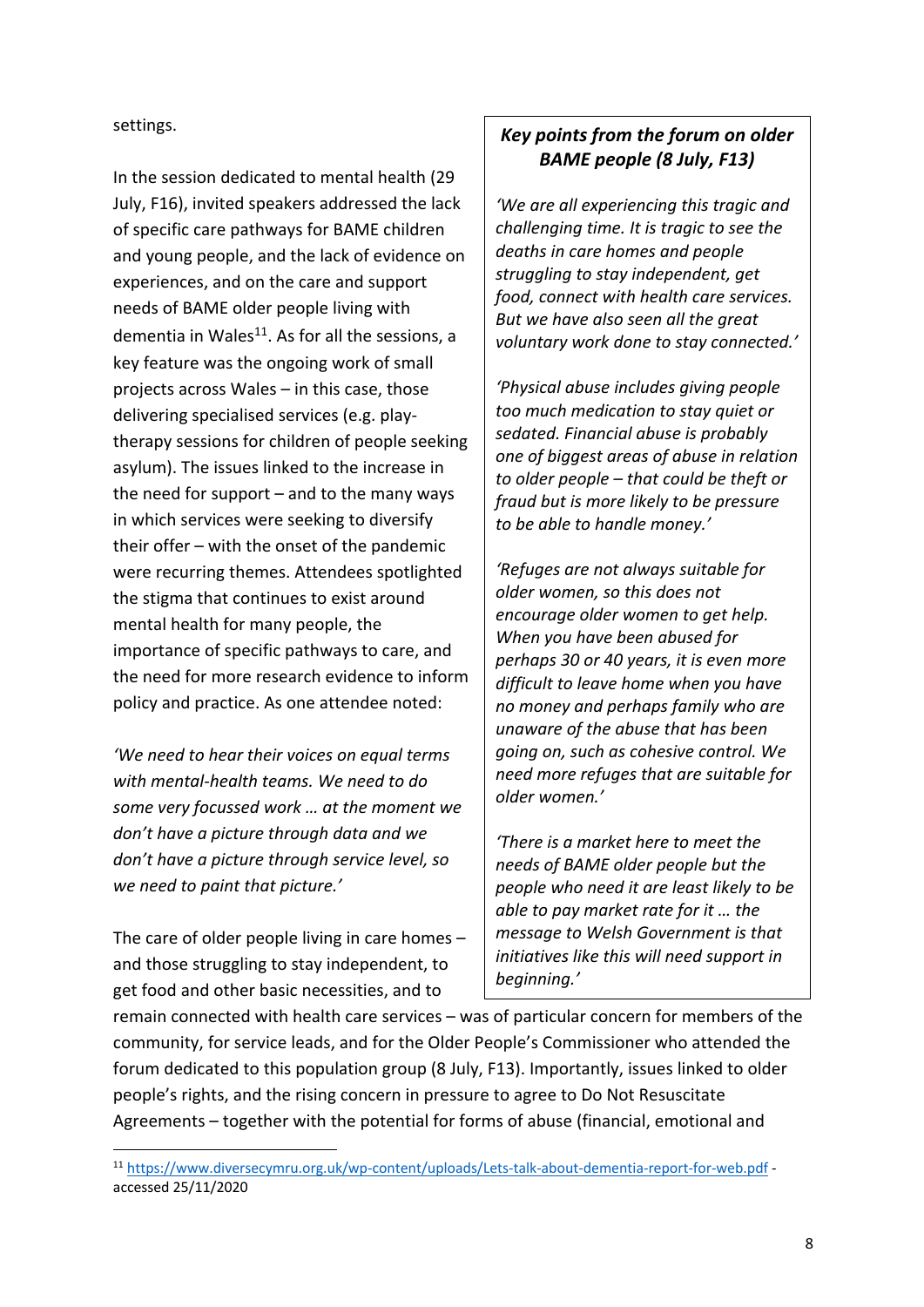physical) to escalate for this group during the crisis – were also spotlighted, as were ongoing programmes, campaigns and policy initiatives to address them. Concerns were also raised about the impact of COVID-19 on those older BAME people who were shielding, and on older people with existing or emerging poor mental health, not least those who were lonely or feeling socially isolated.

The concerns linked to older people centred on the shielding put in place at the start of the pandemic, and extended to the negative impact of such measures on large non-white intergenerational families with limited choice for separation. This was spotlighted in the forum dedicated to the Muslim community, in terms of the abrupt restrictions to daily practices of older people attending mosque, visiting friends and socialising outside the house. Also revealed were the confusion as to who is categorised as 'extremely medically vulnerable' and the unease at the shielding messaging, which did not always translate effectively across languages, and across local knowledge and information pathways. Of equal importance was the issue of digital inclusion, considered a lifeline for older people yet also triggering concerns that the pandemic was working to widen the digital divide further amongst older population groups in particular.

People bereaved during the COVID-19 crisis face significant challenges that shape their experiences of grief. The sudden nature of many COVID-19 deaths, together with infectioncontrol measures that limit family contact with patients, adds to the distress of the bereaved, as do the measures put in place in terms of social distancing and restrictions in group mourning and funeral attendance. In one of the very first sessions dedicated to Muslim people and groups in Wales, the rising number of people requiring a burial in keeping with Islamic traditions was spotlighted. This brought to the fore the needs for a regularisation of protocols for burial practices (e.g. washing and preparing of the body, and the PPE necessary), for guidance, and for knowledge to be shared with mosques and with local authorities across regional areas (for example, on food preparation during the mourning period, and linked with Ramadan). Other pressing areas of discussions were fears of approaching health providers, and the support needed – as well as being offered by – mosques and local organisations for Muslim students, and for Muslims with irregular or recently settled status.

Last, the fora revealed the pressing need for timely communication of messages around COVID-19, social distancing, health advice, social care and welfare support. While these are critical planks of public health for all residents, the stress was on the role of translation in the delivery of messages, the importance of communication methods that are appropriate to a range of diverse groups (so, no 'universal recipient') and the attention needed to the utilisation of a wider range of information pathways. This extends to vulnerable child patients with existing health conditions, as revealed by an attendee who outlined the concerns faced by those living with sickle cell disease: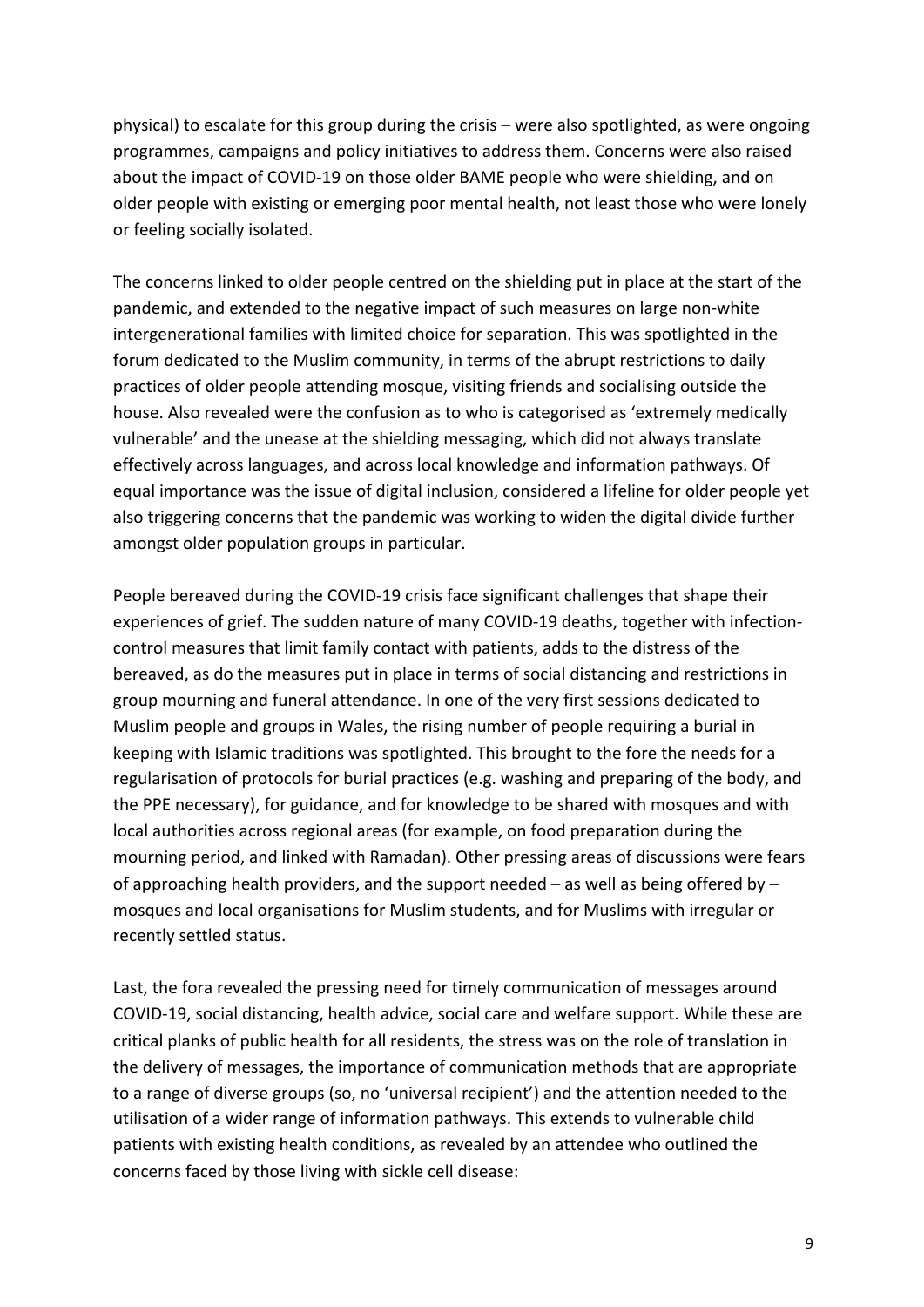*'Members are already marginalised. [They] are not getting information from consultants regarding their vulnerability. They haven't received any guidance/letter and are more disadvantaged if they have more regular hospital appointments and aren't aware of processes … We are looking for ways to get them the information, but it shouldn't be on us. It really highlights how marginalised our communities are*.' (29 July, F16)

#### *3.3* Children, young people and international students (education and wellbeing)

A total of 191 attendees attended the online meetings that had a specific focus on children and young people. This mini-series comprised: two open discussions, one panel of university members of staff charged with international student management and support, and one meeting with a Welsh Government health representative and the Young People's Commissioner. The concerns raised revolved mainly around the impact of the pandemic on:

- (i) access to educational resources
- (ii) key educational transitions (including the policy of using predicted grades)

| Children, young people and            |                                  |  |  |  |
|---------------------------------------|----------------------------------|--|--|--|
| international students (education and |                                  |  |  |  |
| wellbeing) fora                       |                                  |  |  |  |
| 7                                     | Impact of COVID-19 on BAME       |  |  |  |
| April                                 | pupils                           |  |  |  |
|                                       | (open discussion, 50 attendees)  |  |  |  |
| 24                                    | Impact of COVID-19 on BAME       |  |  |  |
| June                                  | young people                     |  |  |  |
|                                       | (open discussion, 30 attendees)  |  |  |  |
| 15                                    | Safe return to school for BAME   |  |  |  |
| July                                  | children                         |  |  |  |
|                                       | (invited speakers, 62 attendees) |  |  |  |
| 22                                    | Impact of COVID-19 on            |  |  |  |
| July                                  | international students           |  |  |  |
| (panel discussion, 49 attendees)      |                                  |  |  |  |

- (iii) specific negative consequences being experienced by children from poor families, those with an irregular or unsettled status, international students, and those from families where parents had limited English language proficiency
- (iv) risks associated with the then-impending return to education for all students.

Digital access, the space and capacity to provide online access at home, and the possible negative impact of home-schooling were raised as particular issues of concern, not least because of the longer-term impact that such possible resultant gaps in education could have on young people. Not having any or – in the case of those in large families – enough digital devices at home, not knowing how to access support to acquire devices, and not having access to broadband were all pressing concerns raised by attendees. In terms of the move to online schooling, one person who attended the discussion group reported that this had allowed him to learn new things in his own way. However, for some, this was a source of tension as they thought much more support was needed. In the open discussions, young people also shared their fears about the use of predicted grades, with others highlighting the long-established evidence of teacher bias and the underestimating of BAME pupils' actual exam performance. With this came the acknowledgement of class privilege, with one person stating: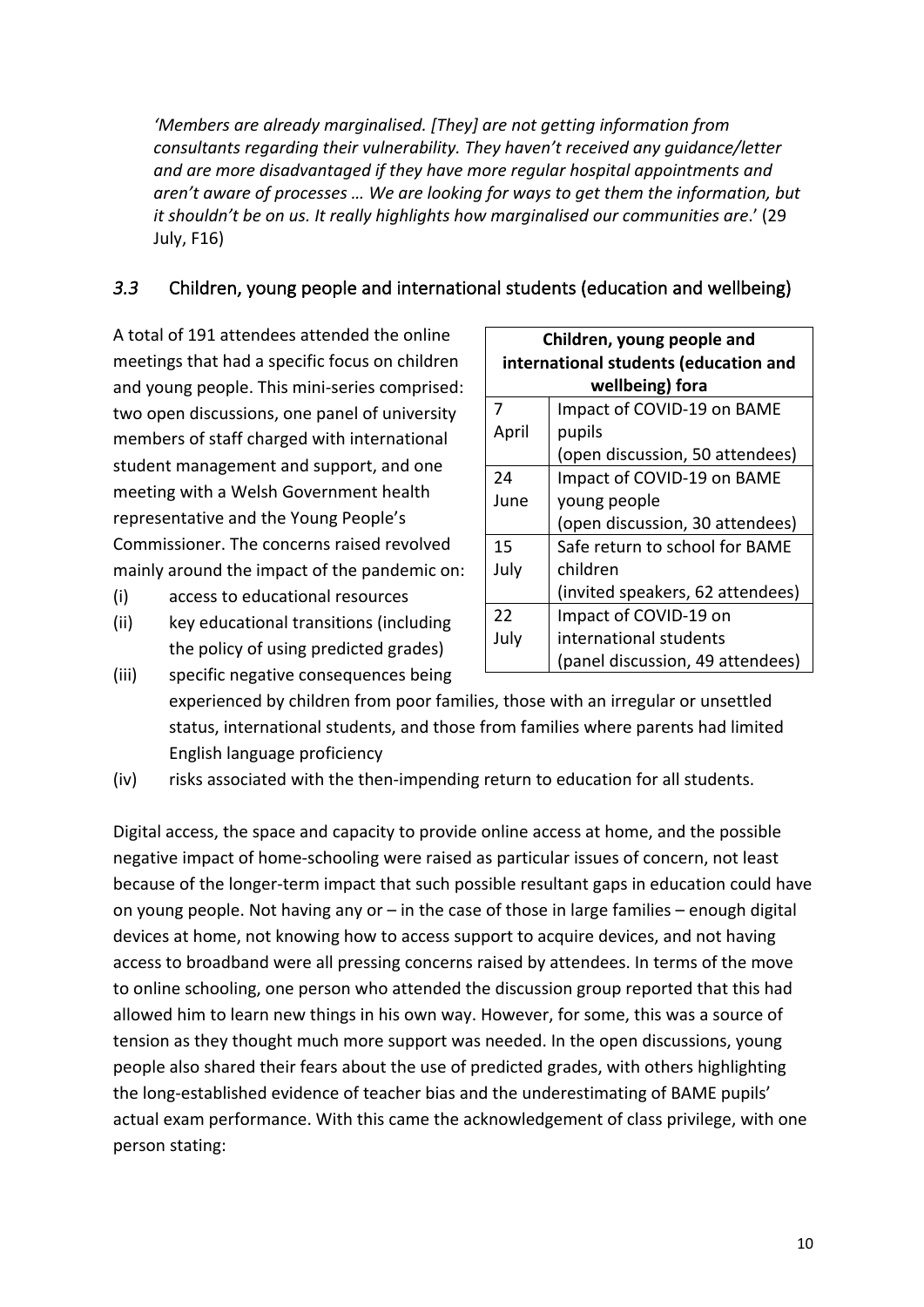*'If a family is well-off, they can hire tutors. But if a family is poor, the children won't have the same experiences as other people who have resources.'* (24 June, F11)

The issues faced by international students included feeling unsupported by their universities, in terms of both securing information on how to manage their risk of COVID-19 and knowing how best to engage with the extenuatingcircumstances processes for those who had contracted the virus. The perceptions held by some were that their university was their 'home from home' and that they felt abandoned during this period of lockdown when access to both the university campus and to staff in person was limited.

As in other key areas, communication pathways were problematic. This extended beyond language barriers (including where there is limited English and – for some families with children in Welshmedium schools – limited Welsh proficiency), with comments raised about the length and quantity of messaging from schools and universities, the automated online messaging regime that had sprung up in many cases, and the need for more accessible information pathways.

For some, this period was a time when young people moved closer to their families and – having been able to 'slow down and not have a 100-mileper-hour lifestyle' – were reflecting on their personal development. However, a key theme for this age group was young people's mental wellbeing. The sudden upheaval to core routines such as school and university exam schedules and the linked curtailment of face-to-face meeting-up with friends and social networks raised anxiety for many of the attendees. This was especially the case for those for whom elements of the lockdown measures triggered past trauma (e.g. as

#### *Children and young people: Key points from interim report (May 2020)*

- Several attendees at EYST's recent fora knew close family members or friends who had the experience of outperforming teachers' predicted grades on high-stake exams. One parent at our children/young people/pupil forum shared her child's previous experience of passing with As, Bs and Cs, despite being predicted to fail at GCSEs. This child is now having the same experience of being predicted low A-level grades and the current situation is 'very distressing'.
- Pupils are concerned that they will not get the necessary grades to attend university or progress to the next steps in their education or employment pathways in the autumn. For young people who have put everything into preparing for high-stake exams to gain university entrance, there is a huge mental-health impact: all of a sudden, they now feel that gaining entrance is beyond their control.
- There are concerns that some young people in Wales who do not get sufficient grades to enter university in the autumn may drop out of university pathways altogether rather than repeat a year. This phenomenon may impact an entire cohort of BAME young people, with a risk of a rise in young people from BAME backgrounds not in education, employment or training in coming years.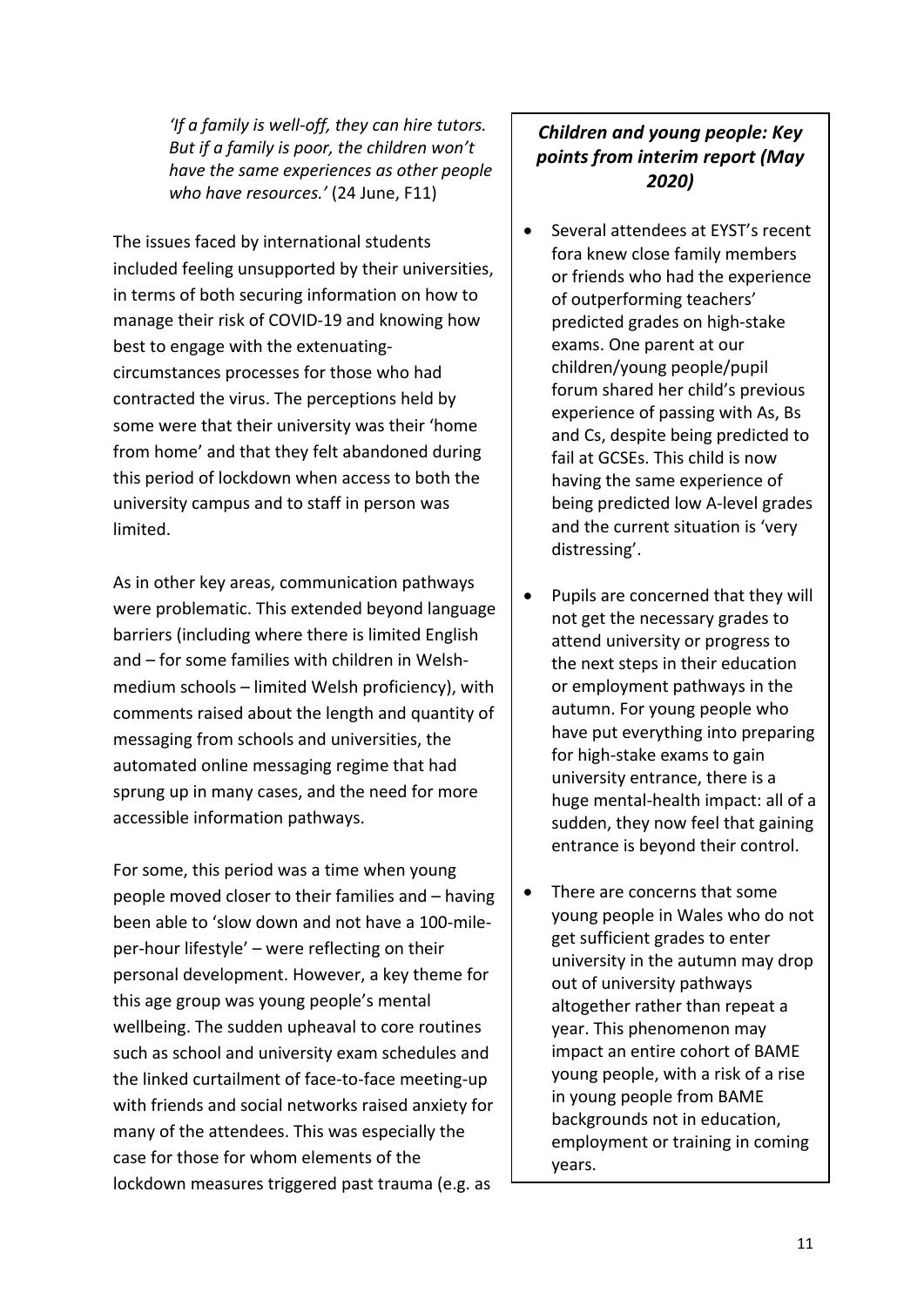related to the experiences of some young asylum seekers and refugees). Some attendees also spoke not only about tensions within their homes (due to the isolation regulations and the increased surveillance on young people's activities) but also about heightened tension more generally when moving around in public domains during lockdown. For some international students, the negative mental impact was rooted in feelings of loneliness, as well as the pressures to secure funds to cover their ongoing education during a period of job loss and financial insecurity – both for them and, in some cases, for family members back at home who were also being negatively impacted by the pandemic.

Noting, in the 15 July meeting, the impending return to school, pressing issues included access to school uniforms, to free school meals and to continued digital support. Questions were spotlighted on how best to use the additional investment in the education budget to support those who may have suffered the most through the lockdown, and how to ensure that BAME children's risk of getting infected in school was not raised by their return to school. In this meeting the fear of some children facing hate incidents in school and not receiving adequate support (or the incident not being recorded as such by the school) was also raised:

*'Our children are not confident in reporting hate/racial incidents as they don't have the trust in the school/teachers. I thought this only happened when I was in school; obviously not much has changed.'* (15 July, F14)

The issue of the impact of racism on young people was also raised in other contexts (e.g. as linked to the Black Lives Matter (BLM) movement, discussed below).

#### *3.4 Loss of income, jobs and businesses*

Given the huge impact of the pandemic on daily life, it is no surprise that a recurring concern raised in all the fora (not just the two dedicated to it) was the precarity of working life across all sectors (including those working off the books, i.e. the informal economy) and the loss of income (not least in essential and public-facing services, and for those in lowwage positions) (13 May, F4; and 28 May, F8). The issues raised mirrored those highlighted in reports published during this period, both in England<sup>12</sup> and in Wales<sup>13</sup>. Groups facing disproportionate disadvantage and discrimination that were being exacerbated by the global pandemic included BAME employees – as well as younger and older workers, and disabled people – in terms of their current roles and participation in the labour market. Other workers linked to the informal economy, including people with an irregular immigration status, were also of concern to attendees.

<sup>12</sup>

https://assets.publishing.service.gov.uk/government/uploads/system/uploads/attachment\_data/file/908434/ Disparities in the risk and outcomes of COVID August 2020 update.pdf – accessed 15/11/2020 <sup>13</sup> https://gov.wales/covid-19-bame-socio-economic-subgroup-report-welsh-government-response-html – accessed 15/11/2020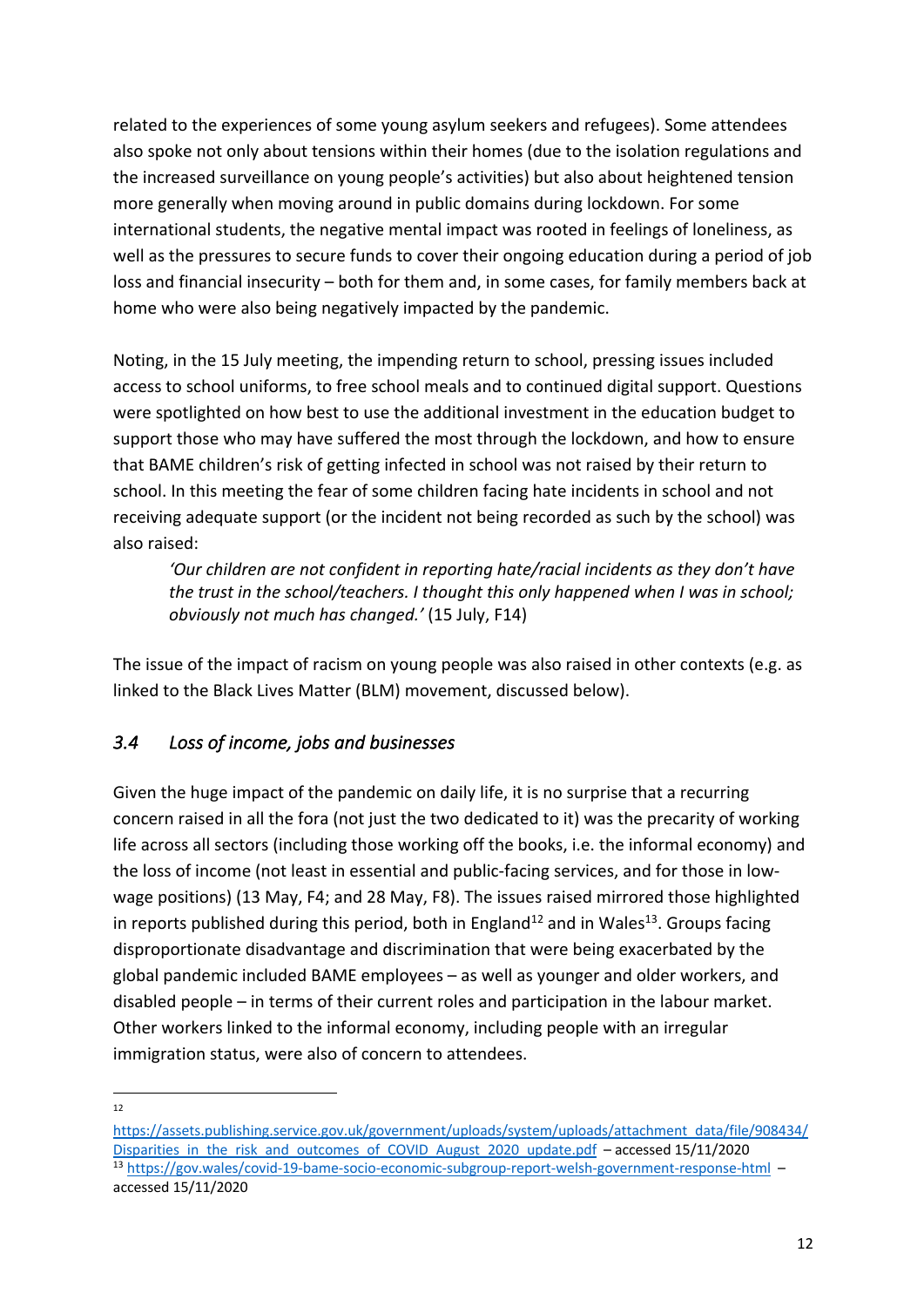The evidence from the fora revealed a few examples of successful attempts to secure loans, to access information about COVID-19-related government initiatives to maintain businesses, and – for newly unemployed people – to navigate the employment sector (and linked benefits). However, the fears expressed by attendees most often revolved around the seeming inaccessibility and lack of knowledge of these pathways. Access to advice on rights and entitlements, and on navigating the universal-credits system (and the very long delays occurring as more and more people made applications), was a key concern; some were worried their employment- or business-loan applications would be rejected in the same way as job applications (based on 'foreign' names). It was noted, for example, that many Chinese small-business owners, particularly in the restaurant industry, were having a hard time accessing advice on COVID-19-related benefits and applying for universal credit, due to language barriers. Concern regarding the risks faced by taxi drivers was also raised, not least because of the large number of men from BAME in this sub-sector in the cities of South Wales in particular. Importantly, as linked evidence has shown, the economic effects of lockdown fall heavily on women. Women are carrying the majority of the workload in the home, are more likely to be keyworkers, and are more likely to be in low-paid work on insecure contracts in sectors that are most likely to be shut down. Those facing family violence are even more at risk due to the early social-isolation and lockdown measures, and the very sudden change in (and in some cases closure of) support and service provision.14

Of importance also were the unfair practices that were revealed in terms of low-paying employees without regularised status (including those working off the books and EU migrants) being forced to work in unsafe conditions. Evidence shared included that people were being asked by their employers to work without PPE, and that some employers were not following social-distancing guidelines, exacerbating the risk of becoming infected with COVID-19, and of passing the virus on to family and friends. This population group also noted the impact of racism and racial bias that could – in this period of economic insecurity and job losses – adversely impact on BAME and migrant employees in the workplace in terms of employment and also in using the mechanisms in place to challenge bias, discrimination or racial harassment in their workplaces.

<sup>14</sup> https://www.cardiff.ac.uk/\_\_data/assets/pdf\_file/0017/2410343/Covid-19-and-the-Welsh-economyshutdown-sectors-and-key-workers-briefing-paper.pdf – accessed 15/11/2020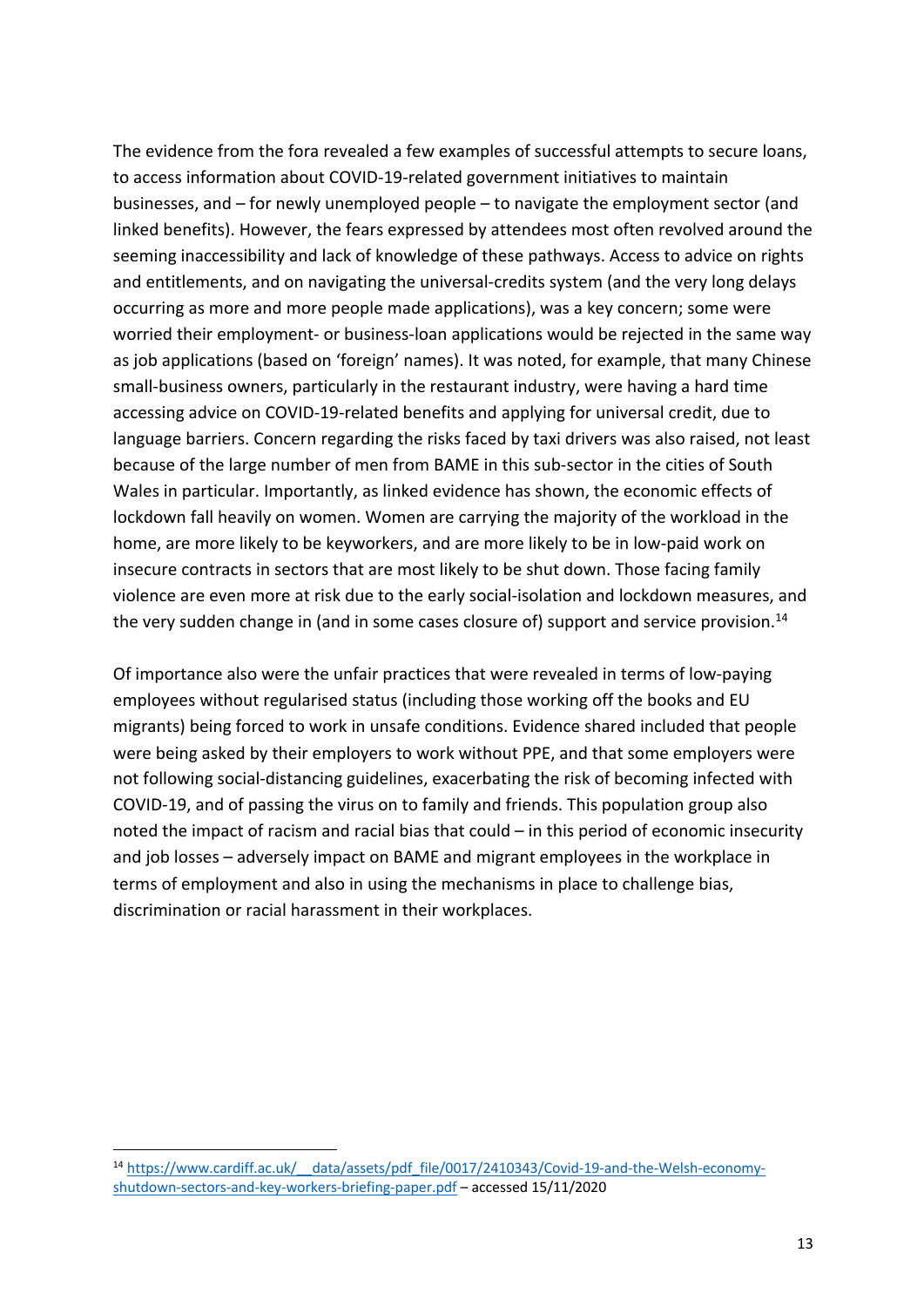#### *3.5 Material conditions (poverty, food precarity and housing)*

The financial impact faced by many people from BAME backgrounds was and remains a recurring and cross-cutting issue, being raised in almost every online session. As noted above, no grouping has been immune, and those already living in poverty – as well as those new to such precarity – range from business owners, those who were the main bread-winner, and those whose salaries supplemented their education as international students to those who were not employed, were dependent on others, or had no recourse to gainful employment or government support/benefits.

Food insecurity was felt in part due to rising prices, the closure of foodbanks, and the closure of services issuing foodbank vouchers. As outlined in the forum on food insecurity (22 April, F5) disabled people, people with health conditions, people who are self-isolating, the low-waged, those who work cash-inhand and people struggling financially whilst seeking universal credit were those who were particularly facing food shortages.

As early as mid-April, new foodbanks (community -based as well as others) were popping up in many areas, with established banks operating alongside community groups and centres seeking to address known food shortages for members of the public. Although some organisations were operating in isolation, attendees spoke of local networks in

#### *Key points on poverty taken from consultation response (October 2020)*

- Universal credit claims have increased, and the queues for processing are unprecedented, with worries that the usually five-week waiting period will turn into a much longer one. The relaxation in Discretionary Assistance Fund (DAF) rules is welcome, but there were questions in our forum about whether people could readily access DAF if they did not have support to do so or had not done so before, particularly for people with English as an additional language.
- There are serious concerns about what happens to No Recourse to Public Funds (NRPF) families post-COVID-19. We were presented with some evidence that people subject to NRPF were not seeking assistance from local authorities because they were afraid of being unhoused at short notice.
- It is an established fact that poor housing, large numbers of family members living together (whether through custom or out of necessity), and high numbers of people living in rental accommodation that is not often secure all contribute to and exacerbate health and social inequalities. Such conditions have also been linked to COVID-19 deaths.
- For the attendees, these factors were also making it difficult for social-distancing measures to be followed, and for quarantine and self-isolation requirements to be adhered to.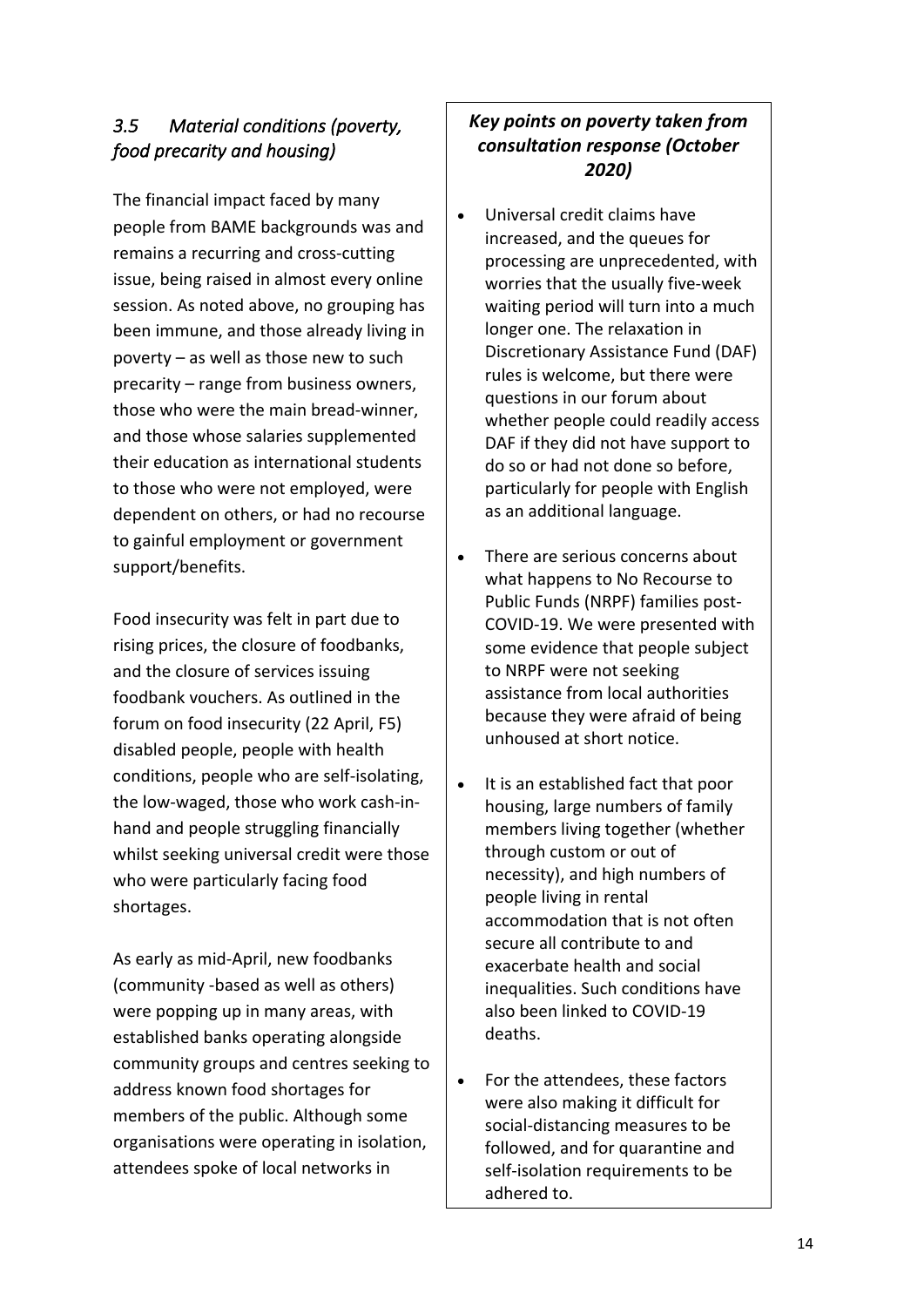Swansea, Newport and Cardiff, in particular operating to support a wide range of people. Issues noted as being dealt with by providers included getting information to people about foodbanks; providing appropriate food for people with cultural, religious and medical requirements; and ensuring that large households secured enough food – as well as differing eligibility criteria, referral pathways, voucher dispensing and delivery options (for those without transportation or who were shielding). With regard to food insecurity during high holy periods, discussion focussed in this period around Ramadan. There were reports of people not being able to have appropriate food during Ramadan (i.e. food to break fasting), and discussion on how best to support mosques that very often provide iftar meals to vulnerable people – an activity made difficult with the social-distancing and lockdown restrictions. Likewise, after a death in many Muslim families, food is often delivered by others and – with that – came the need for awareness of and guidance for such practices, not least during the period of lockdown and when food was scarce for some people.

#### *3.6 Hate crime, community wellbeing and cohesion*

According to the latest national hate-crime statistics, incidents of hate crime based on race, faith, sexuality and gender identity in the community have increased during the last 12 months. There has been an overall 2% increase in recorded hate crime for Wales, compared to an 8% increase across England and Wales as a whole. The statistics included a 10% increase in transgender hate crime, a 2% rise in disability hate crime, and a 2% rise in hate crime where sexual orientation is the motivating factor. It has also been reported that there has been a 2% decrease in race hate crime, and a 3% decrease in religious hate crime<sup>15</sup>. Although the above figures were released after the fora, similar findings were presented to – and at times disputed by – attendees in fora dedicated to the impact of COVID-19 on community cohesion on racism and hate crime (29 April, F6), to BAME communities and policing (17 June, F10) and to the BLM movement (1 July, F12). For some attendees, the apparent mismatch in the reduction in hate crimes associated with race and religion was linked to a number of factors.

First, some attendees referred to the ongoing impact of measures put in place in 2012 by the then Home Secretary Theresa May, which aimed to create a hostile environment for 'illegal immigrants'. Directly targeted at public or essential services (such as the NHS and schools) and at fundamental sectors (such as housing and employment), the measures aimed to make it difficult for those who could not evidence and document their right or need to come to and to settle in the UK $^{16}$ . It was a sanctioned set of policies that created an environment and a dominant political discourse that have, over the years, meant that those

<sup>15</sup> https://www.gov.uk/government/statistics/hate-crime-england-and-wales-2019-to-2020 – accessed 15/11/20202 16

https://www.researchgate.net/publication/316281226 Go\_Home\_The\_politics\_of\_immigration\_controversie s - accessed 27/11/2020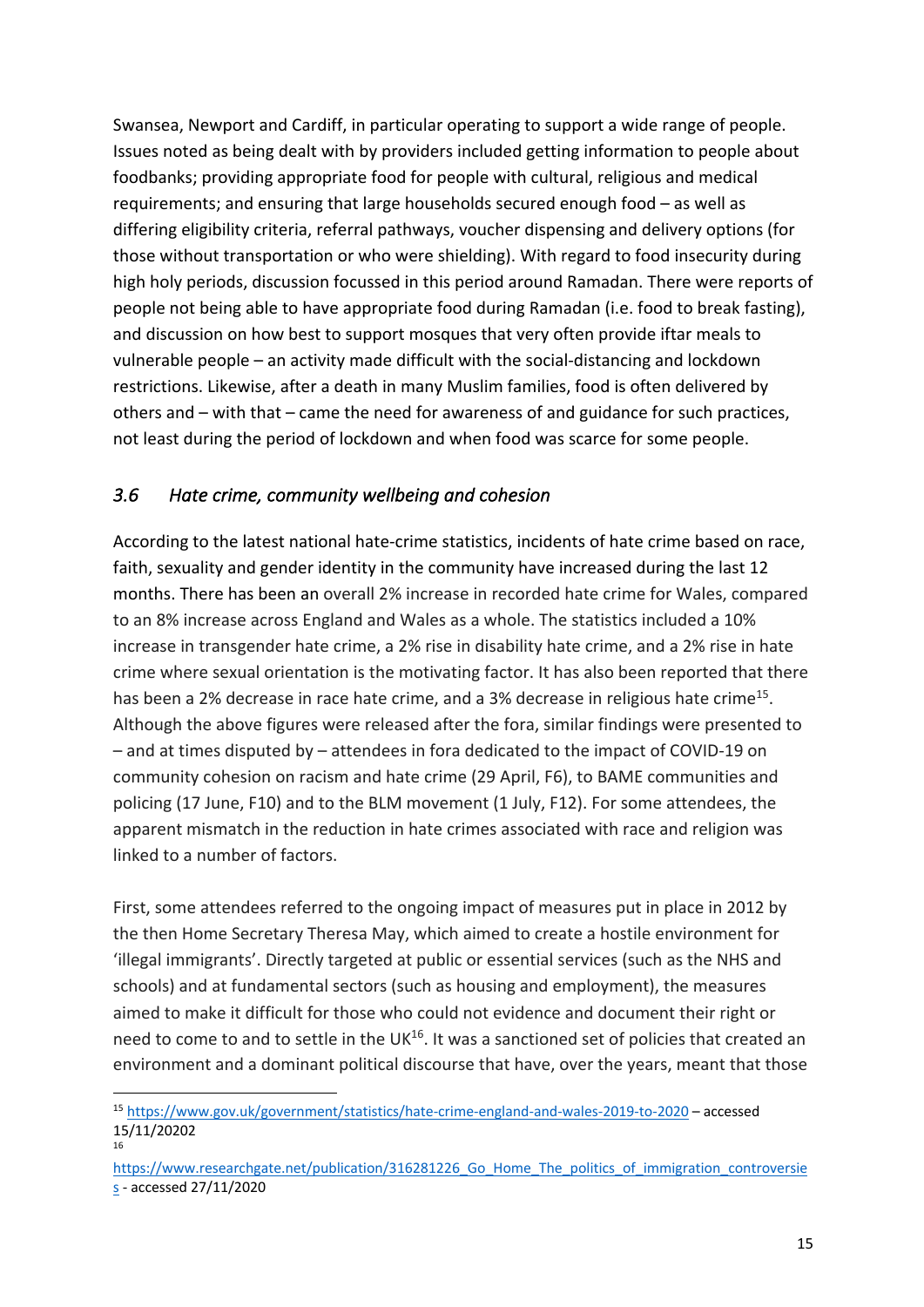deemed less deserving – i.e. the unemployed, non-British nationals and settled migrants – also faced the sharp end of such government-sanctioned hostility. For some attendees, the impact of this policy, and the suspicion and fear it has engendered in dominant public narratives has been compounded by the pandemic.

It was in the context of this hostility that the regulations imposed because of the pandemic lent themselves to everyday micro-aggressions, flashes of abuse and more localised (and perhaps considered low-level) forms of racism that – in the context of a health crisis – were deemed of less importance and to be tolerated.

Everyday micro-aggressions shared in the fora were being felt by, for example, members of the Chinese community at the start of the pandemic, with attendees also providing examples of people living in unstable accommodation who were scared to report neighbours' abuse for fear of reappraisals during periods of lockdown. Other concerns raised by attendees included hostility based on the public perception that because certain groups were more at risk of infection, they were indeed the cause of increasing rates of infection. For others, public discourse centred on another form of victimblaming. One attendee explained this as follows, in response to views circulating in multiple online platforms/spaces that COVID-19 would peak during Ramadan because the Muslim community was gathering and socialising:

> *'During Ramadan, we are supposed to pray in the mosque, and this is the first time in history that we can't ... These rumours are causing panic in the community because we are in fact following the guidelines strictly and we are already in spiritual pain.'* (1 April, F2FX)

#### *Excerpts from forum on BME communities and policing (17 June, F10)*

*'We should not be misled by low hate-crime figures. That would be akin to a misconception that shoplifting is down now. Coming out of this, things will get worse and we need to prepare.'*

*'Community cohesion is currently strong because people are helping each other now, but we should not get lulled into a false sense of security.'*

*'Hate-crime reporting is currently low because people are living in fear of uncertainty and reporting is the last thing on their agenda, as they are struggling to survive.'*

Victim Support notes that clients it is currently supporting are mainly experiencing neighbourrelated abuse, rendering them *'prisoners in their own homes'.*

'*All of the community cohesion coordinators across Wales are working to get key messages out and keeping communication up with marginalised and vulnerable groups. They are looking at what they can do collectively and [how they can] support organisations and minority groups and monitor tensions.*'

*'Hate crime (except online) may be low, but we need to prepare for what happens after COVID-19 is over. The blame game is coming; society always needs scapegoats. How do we prepare for post-COVID?'*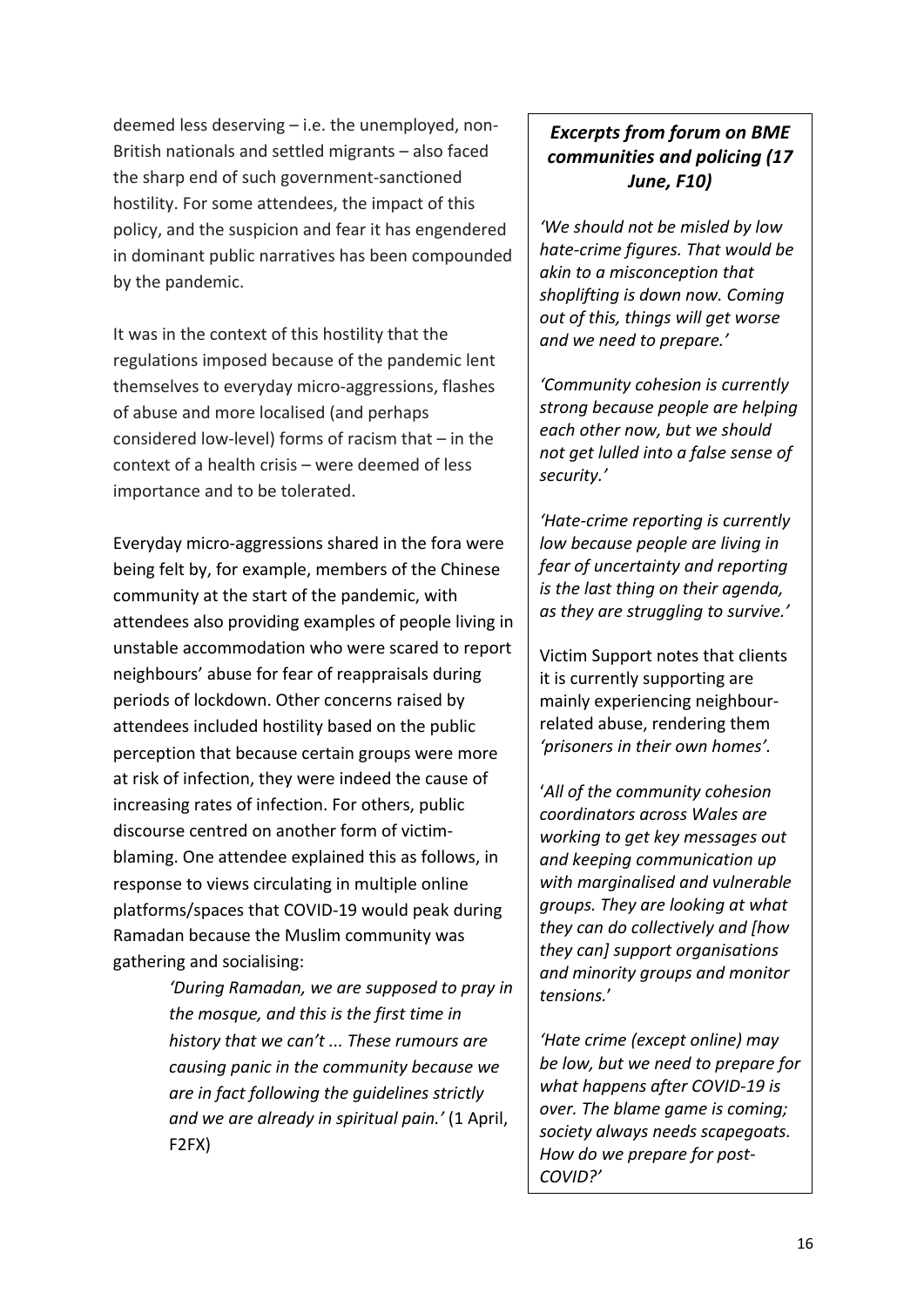For some, however, the tide was turning, with the period of the pandemic coinciding with a global focus on systemic racism, chiefly via the BLM movement. Significantly galvanised by the killing of George Floyd, the BLM movement is a response to the societal inequality faced by people of colour across the globe due to racialisation and racism, the consequences of which include a host of health and social inequities, of which the disproportionate impact of COVID-19 has been revealed as a particularly telling example. The forum brought together a panel of mostly young BLM movement leaders based in Wales who spoke of their campaigning work and the links being made with protests taking place across the UK and worldwide. The structure of Wales' education system – together with dominant historical narratives presented as devoid of ethnic, cultural or religious diversity – was raised as being in need of transformation. There is also a need to address racism in rural areas where, as one attendee noted, 'it has tended to flourish … [with BLM events resulting in] … a backlash' (1 July, F12).

Interestingly, the BLM movement framed the forum on policing in Wales. With a focus on both the differences and similarities between America and the UK in terms of police brutality and policing injustices, there was strong consensus about the need to address the negative impact of stop-and-search practices: the profiling of BAME people results in innocent people being stopped and searched, and even one incident can have lasting and profound effects. There is a need to develop further meaningful relationships between communities and police forces. Presenters provided evidence of the steps being taken to increase diversity in the police force, to monitor stop-and-search activity effectively, to reduce community tensions, and to find ways to work with communities across Wales to offset the often (but not solely) negative perceptions of modern policing. Presenters also provided evidence of attempts to coordinate more effectively the monitoring of racial tensions across Wales (i.e. community tension meetings held weekly across all four forces), using social-media platforms to raise awareness and to make connections.

#### *Interim findings: Role of community groups and volunteers*

*'Community groups play a crucial role in comforting people and making sure people have food/supplies – also connecting to people and sharing information.'*

*'The role of community groups in this situation is key. Mainstream volunteer groups can't meet the needs of communities, for example because of language barriers.'*

*'We have a team of volunteers, but of course with new guidelines we are not able to handle cash. These older women are not able to shop online and are very suspicious of giving their bank details to us, let alone anyone else.'*

*'Many BAME clients use community groups for face-to-face advice and signposting – the majority of these services are now closed, while new email or phone-based access systems are being thought out. But this will take a while to set up, and how to offer effective interpretation via three-way calls is also a challenge.'*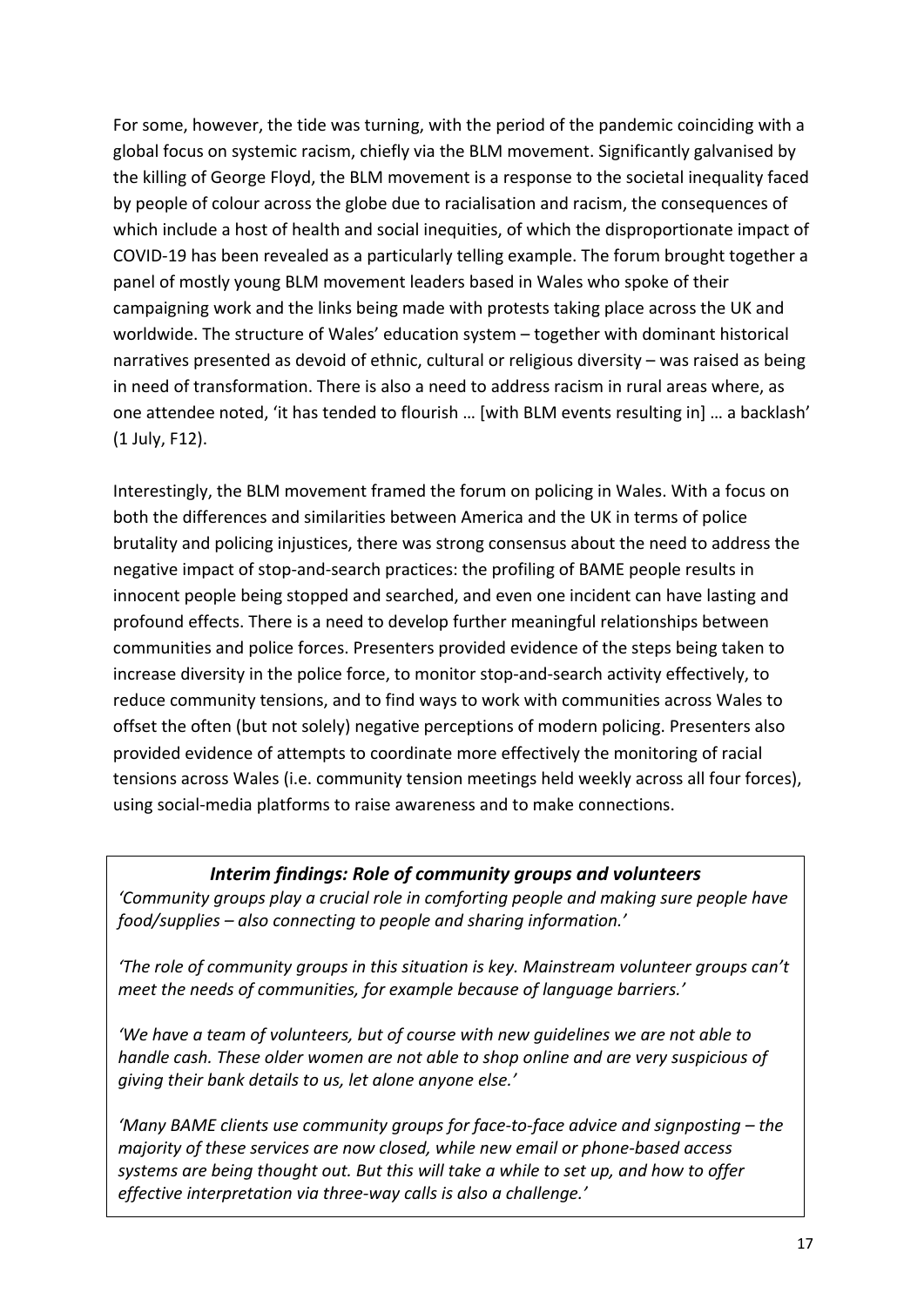Linked to the concerns around safety in the context of both a hostile environment and ongoing racialised tensions, together with the global rise of the BLM movement, the importance of community cohesion and wellbeing emerged as a key issue in the discussions. Indeed, the role of the community and the fostering of a sense of community as the pandemic took hold were recurring themes in the fora series. The role of community -based collective action will be developed further in Section 4, which provides a snapshot of the solutions offered by the attendees in response to the many issues raised in the fora.

#### 4. Holding on to the gains

*'This is a challenging period, but we are part of the solution. Let us work together to come up with positive solutions.' (8 April, F3)*

#### *4.1 Snapshot of solutions offered*

In brief, the solutions offered by the attendees can be categorised as follows: (i) practical and pressing interfacing work to address the pandemic crisis on a local basis; (ii) solutions linked to shifts in health, social care and welfare programmes and systems; and (iii) longerterm political changes to ensure that innovation, new ways of working and new learning are captured and embedded in national policy development. In this very short section, the first two points will be explored, with the last category of considerations outlined in Section 4.2, together with summary reflections on the scoping review of the fora.

In terms of pressing considerations, local/regional coordination and the need for meaningful multi-agency work were considered fundamental. A key element of the first tranche of fora (March to April) was active signposting. In both the chat box and in the main Zoom discussions, information on new services that had sprung up – as well as on how established services were offering online support – was shared in order to help find solutions and pathways to address pressing local issues. The profiling of foodbanks and their coordination across local areas is one example offered, as was the need in the early months of the pandemic for clearer guidance on free school meals and a greater sharing of information regarding burial practices. Although this tapered off as the format of the fora changed, practical solutions geared towards local issues – and rooted in collective action being taken by small community groups, as well as innovation of existing local services – remained a theme, as did solutions that revolved around the need for local and regional coordination of services. Given the fact that the fora involved attendees from across Wales, finding ways to pool the different responses to the pandemic across localities was deemed an important learning opportunity, with attendees in the early stages making requests to EYST to fulfil that role.

Another set of solutions that was offered revolved around how best to engage and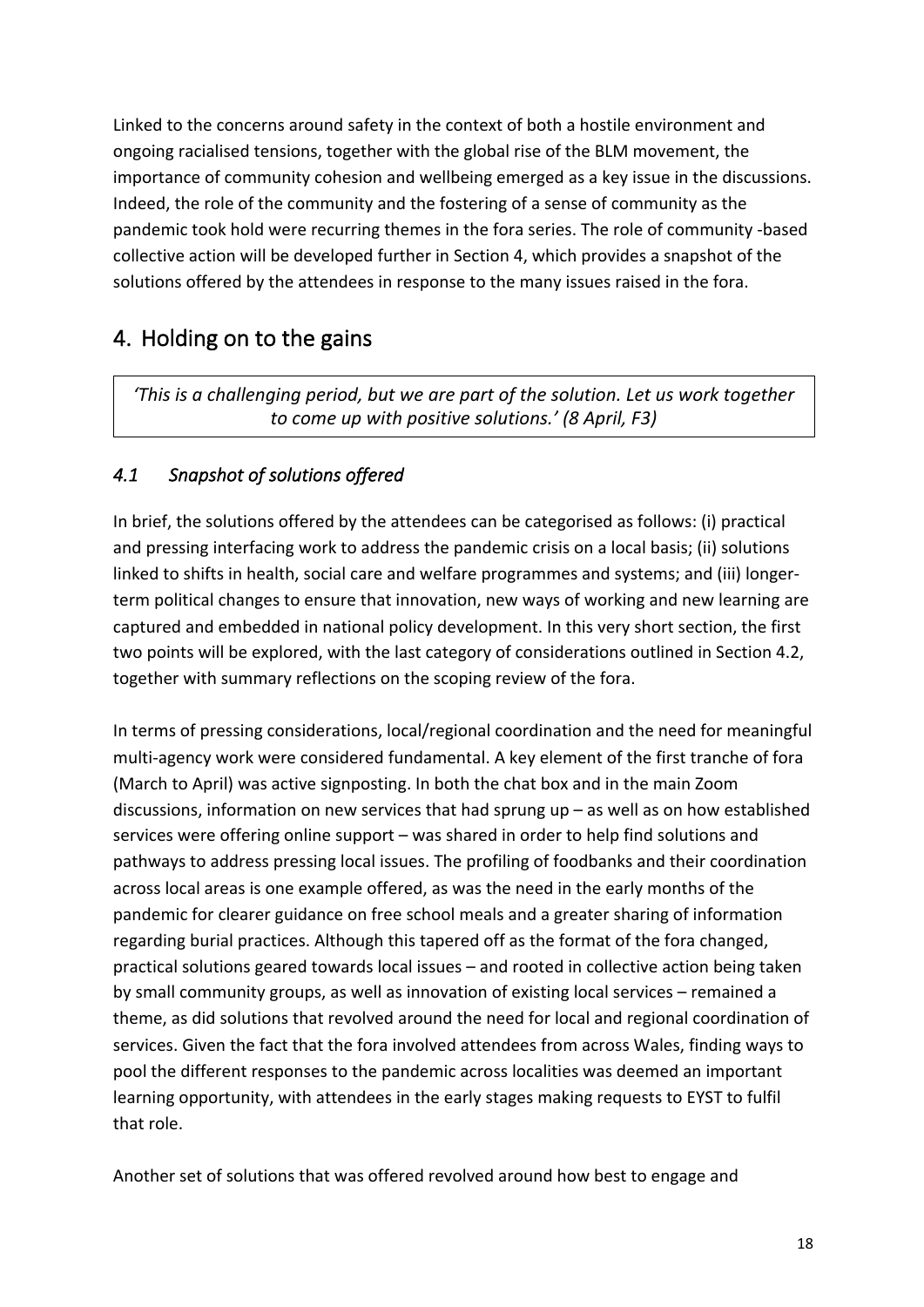communicate messages on health-crisis management, as well as national and local-authority directives and information on how best to manage the adverse social-welfare and economic impacts of the crisis on people and groups. Cogent, clear and comprehensive communication pathways to information, best practice and learning are all considered critical. Dedicated hotlines to support BAME groups in terms of health, social welfare, and employment and business issues were all offered as possible solutions – as was coproduction with community groups of messaging and communication pathways, and skilled outreach workers to provide face-to-face engagement within and across BAME groupings.

Solutions linked to programme and institutional changes were deemed to be of importance in terms of preparing for another wave of the pandemic and of working to ensure that the inequalities laid bare by COVID-19 are now taken into account. What comes across most tellingly is the need to embed change. Ways forward in terms of solutions to pressing existing inequalities include mental-health pathways for BAME groups across the life-course, the decolonising of the curriculum, and the extension of training and education pathways that systematically address the uneven and unequal educational outcomes of minority ethnic young population groups. Offered solutions also aimed to make changes to the welfare system (i.e. scoping how best to provide refuges for older women), and to build interagency, cross-regional evaluative frameworks in order to ensure that innovation and new ways of doing things are embedded and shared via, for example, regional partnership boards $17$ .

Last, a recurring theme was not only to showcase the work being done during the pandemic, but also to use the innovation and shifts in health, social care and welfare systems to imagine new ways of structuring society. Section 4.2 will explore this in more detail. However, in terms of long-term solutions, the work of unions was raised as important, not least because of the role played by unions in working with government to help steer highlevel policy agenda (e.g. Wales' economy recovery) – something perhaps unique in Wales, where social partnership work is a key principle, compared to other parts of the UK. Also considered vital was the role played by the voluntary and community sector, in particular the BAME voluntary sector's work to improve the lives of migrant, minority and often marginalised groups. Moreover, examples of political framings that were not rooted in what has been called a hostile environment and unequal social framing for some of those most in need included the calls for the BLM movement to be 'not a moment but a global movement' for racial equality; the insistence by many attendees to extend beyond the pandemic both the relaxation of NRPF and the moratorium on evicting people seeking asylum from National Asylum Support Service housing; and calls regarding the unemployment benefit system.

 $17$  For information on the regional partnership boards and their role, visit: https://gov.wales/regionalpartnership-boards-rpbs - accessed 20/11/2020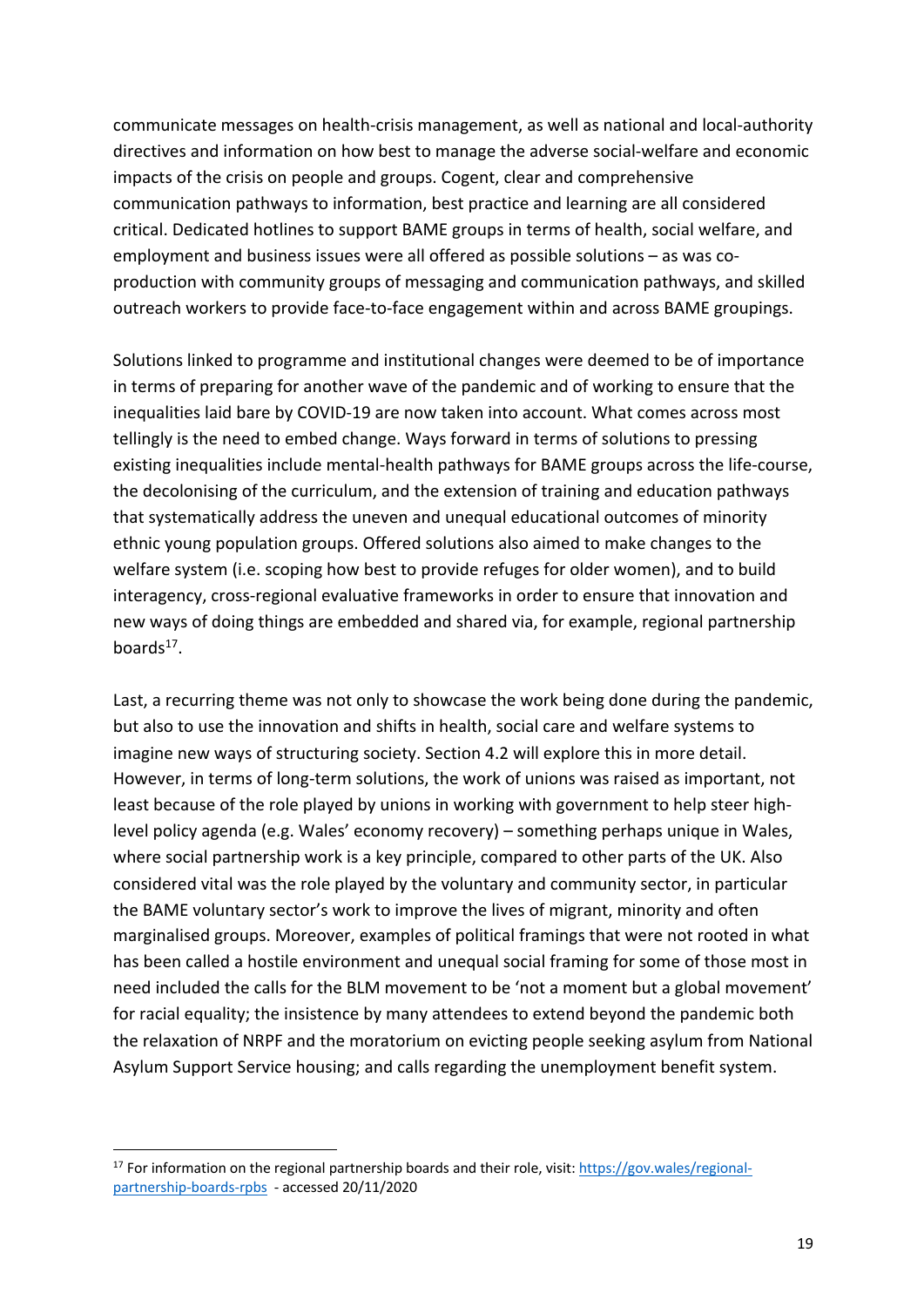#### *4.2 Building Blocks*

Collectively, the solutions briefly outlined above – together with the gains and identified ways forward outlined below – highlight the need to work with people and organisations across a number of sectors. They focus on sharing knowledge and expertise, through developing cycles of engagement, accountability and monitoring that work to address and perpetuate societal inequalities. They focus also on embedding work in a rights-based and intersectional approach, and on the centrality of co-production and relationship building. Much like the solutions raised at the fora, what follows covers possible actions that require: (i) national endorsement led by Welsh Government; (ii) local understanding and embedding before they could be fully implemented; and (iii) changes in theories (the implicit and explicit rationales underpinning 'ways of doing') at the meso-level, with a focus on new ways of integrating health, social care and welfare processes and systems. These actions can be taken as building blocks or planks in which to build on the learning, experiences and views of the attendees.

#### *4.2.1 Systemic racism positioned as a key cause and framing consideration*

The fora series attracted 844 attendees. Findings echo those emerging from similar engagement work across the UK – for example, the stakeholder-engagement work that underpins Public Health England's publication exploring the impact of COVID-19 on BAME groups in England<sup>18</sup>. Likewise, many of the findings and recommendations that could emerge from the fora have already been strongly presented in the above report. Of importance is a collective sense of loss and fear – and the deep dismay, frustration and anger felt by many – as it became evident that long-standing and persistent social and health inequalities meant that not only were BAME groups (to varying extents) at a disproportionate risk of infection and death due to COVID-19 but also that the pandemic was set to further exacerbate their quality of life and life opportunities in multiple ways.

Moreover, many of the solutions and ways forward put forth by the EYST's fora series can be housed within the recommendations emerging from the review commissioned by the First Minister to examine the socio-economic factors that contributed to the disproportionate impact of COVID-19 on Wales' BAME groups<sup>19</sup>. Underpinning the wideranging recommendations made by the First Minister's Committee was a clear statement on the need to centre any post-pandemic recovery work on addressing racial discrimination and disadvantage, and systemic racism. The report clearly states:

*'The overall theme that ran through the factors discussed in this report is the impact* 

<sup>18</sup> https://www.gov.uk/government/publications/covid-19-understanding-the-impact-on-bame-communities – accessed 15/11/2020

<sup>19</sup> https://gov.wales/black-asian-and-minority-ethnic-bame-covid-19-socioeconomic-subgroup-report – accessed 15/11/2020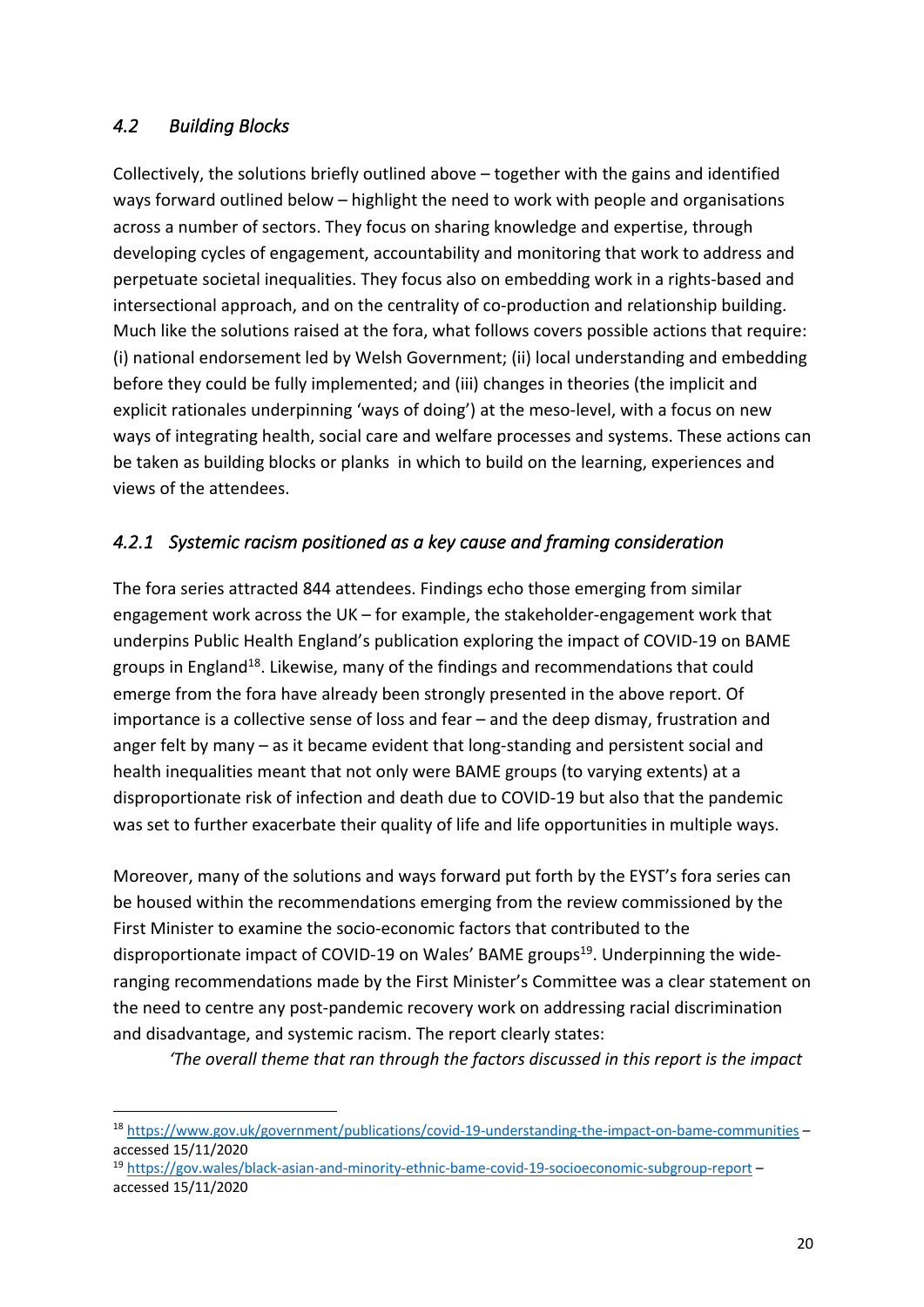*of longstanding racism and disadvantage and lack of BAME representation within decision making to effect better socio-economic outcomes. Although many of the issues highlighted have been identified and discussed previously, they have not been addressed in any systematic and sustained way. The coronavirus pandemic is, in some respects, revealing the consequences of such inaction on race equality.'* (p. 2)

What the fora make evident is the need to hold – in one practical, policy and political axis – this failing as both key cause and framing consideration.

#### *4.2.2 Local wisdom and organisational knowledge as key evidential resources*

*'Stories are very powerful and it's vital to record as much as possible at this time so it's not forgotten post-COVID-19.'* (Attendee)

The fora provided a platform for people from BAME backgrounds to give voice to experiences, and for people representing organisations to bear witness to the impact of COVID-19 and organisational responses. These micro-narratives and testimonials – their capture, context and identification as sources of evidence and information – are key in the development of equitable or transformative ways to exit the lockdown.

In terms of understanding lived experiences and learning how best to make meaningful improvements, we must recognise the role of 'third spaces': those public and community spaces – community centres, mosques, churches and social clubs – where people feel at home, and where collective action during the pandemic has often emerged. Such activity has included foodbanks, delivery of food and medical prescriptions, and innovations around burial rites and practices. Such work cannot be lost under the banner of 'community action'; these are preventative and intervention services delivering work that is yet to be fully recognised within wider systems of support and care. There is, therefore, a need to explore how best to more fully embed into mainstream and existing specialised services this specialist knowledge and expertise, and to find ways to integrate this local wisdom.

#### *4.2.3 The role of the BAME voluntary and community sector*

With the need to find ways to amplify the voices and experiences of all those impacted adversely by the pandemic came a strong consensus on how people were pulling together. One attendee reflected:

*'We organisations in the BAME/racial equality sector must connect with each other and promote these messages ourselves.'* (Attendee)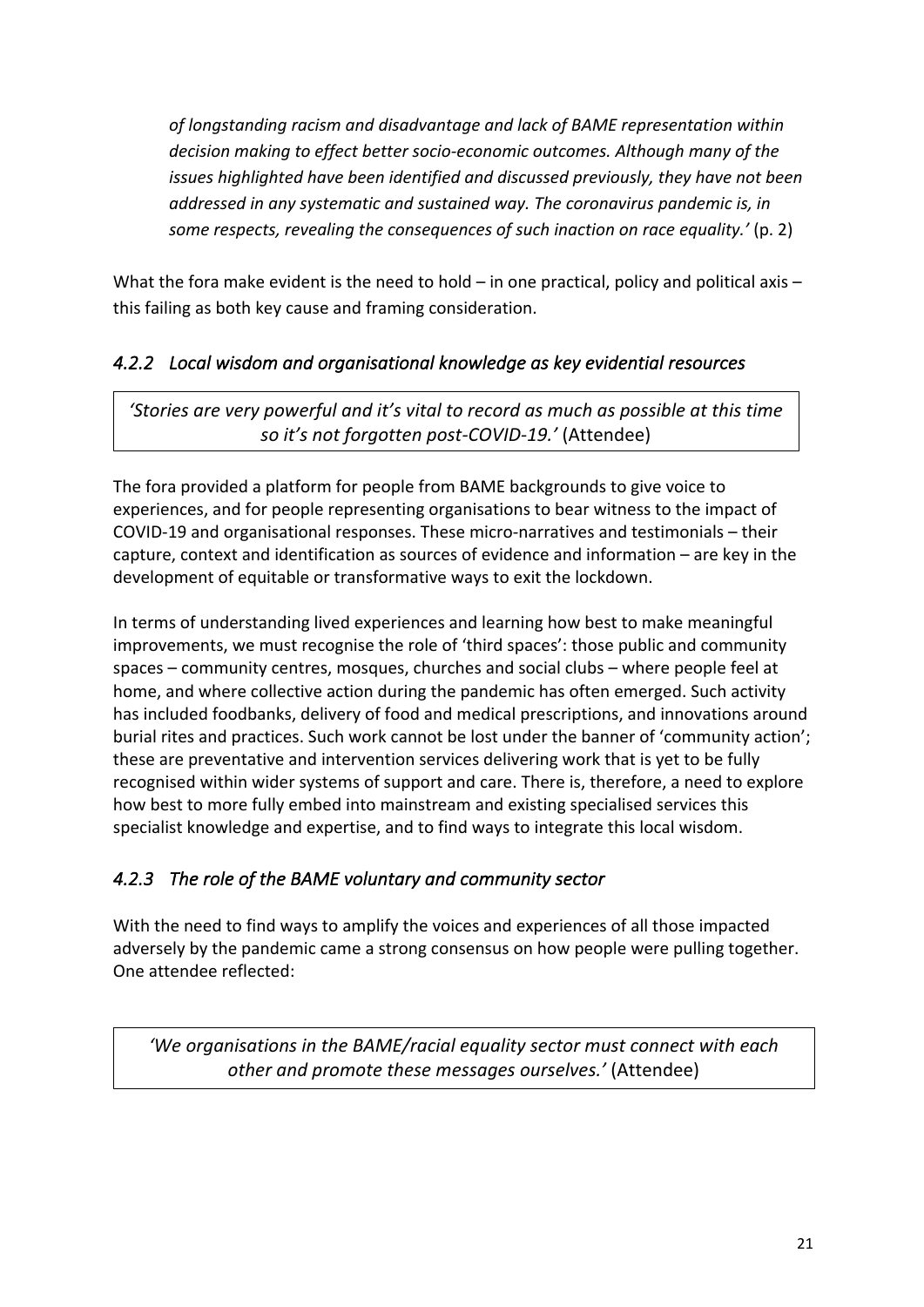*'People are coming together maintaining connectedness, indeed fostering connectedness … acts of kindness, sacrifice and also seeing the impact that the BME community has on the wider community.'* (29 April, F6)

**The** role played by the BAME voluntary and community sector in capturing 'local wisdom' as a key source of evidence remains a key finding and point for reflection. Community-based responses to the needs of marginalised social groups provide the impetus for the emergence of the BAME sector in the UK. Currently, there is a dearth of evidence on the role played by the BAME voluntary and community sector in Wales. However, this subsector most often consists of small, generally under-resourced organisations, which have much shorter histories than their mainstream counterparts and which:

- are established to articulate and address the needs of specific population groups
- advocate and challenge universalist assumptions of health and welfare provision: a philosophy that treats everyone the same, regardless of origin or status
- play a critical role in identifying gaps in service delivery and failings in social policies, developing community initiatives and projects in response to local demands from the community, and filling the gaps in mainstream service provision
- draw on deep local knowledge and expertise to provide a range of bespoke services that provide examples of culturally appropriate practice
- operate from an organisational culture that has, until recently, been distinct from those of mainstream voluntary-sector organisations, with the cultural traditions of the communities they serve reflected in the structure and practice of the organisation<sup>20</sup>.

Given the impact of COVID-19 on BAME groups in Wales, it is unsurprising that this subsector is playing an important role in amplifying the voices of people and addressing pressing concerns that only they – through their connectedness to and ongoing work with those communities – have been able to provide. The work of EYST in terms of the fora series can be taken as a case study on the role and value of the sector that should inform the strategies and visioning needed to fully embed people's experiences and the expertise of the BAME voluntary and community sector into Wales' recovery plan.

First, the review revealed that the fora were described in various ways as providing a 'safe space' (29 April, F6). Moreover, as detailed above, the fora evolved iteratively and collaboratively, with topics emerging from the group, and changes made to the engagement format (open discussion, invited speakers or panel discussion) to ensure a safe space for sharing and exchanging knowledge and information. Each meeting was facilitated with attention to encouraging open dialogue, the amplification of perspectives via intermittent summarisation of key points in the meetings, and the subsequent documentation of

 $20$ 

https://www.researchgate.net/publication/305721227\_A\_scoping\_study\_to\_map\_the\_research\_capacity\_of health\_social\_welfare\_voluntary\_organisations\_in\_Wales\_with\_a\_focus\_on\_BME\_organisations\_and\_equaliti es\_agencies\_2010 – accessed 23/11/2020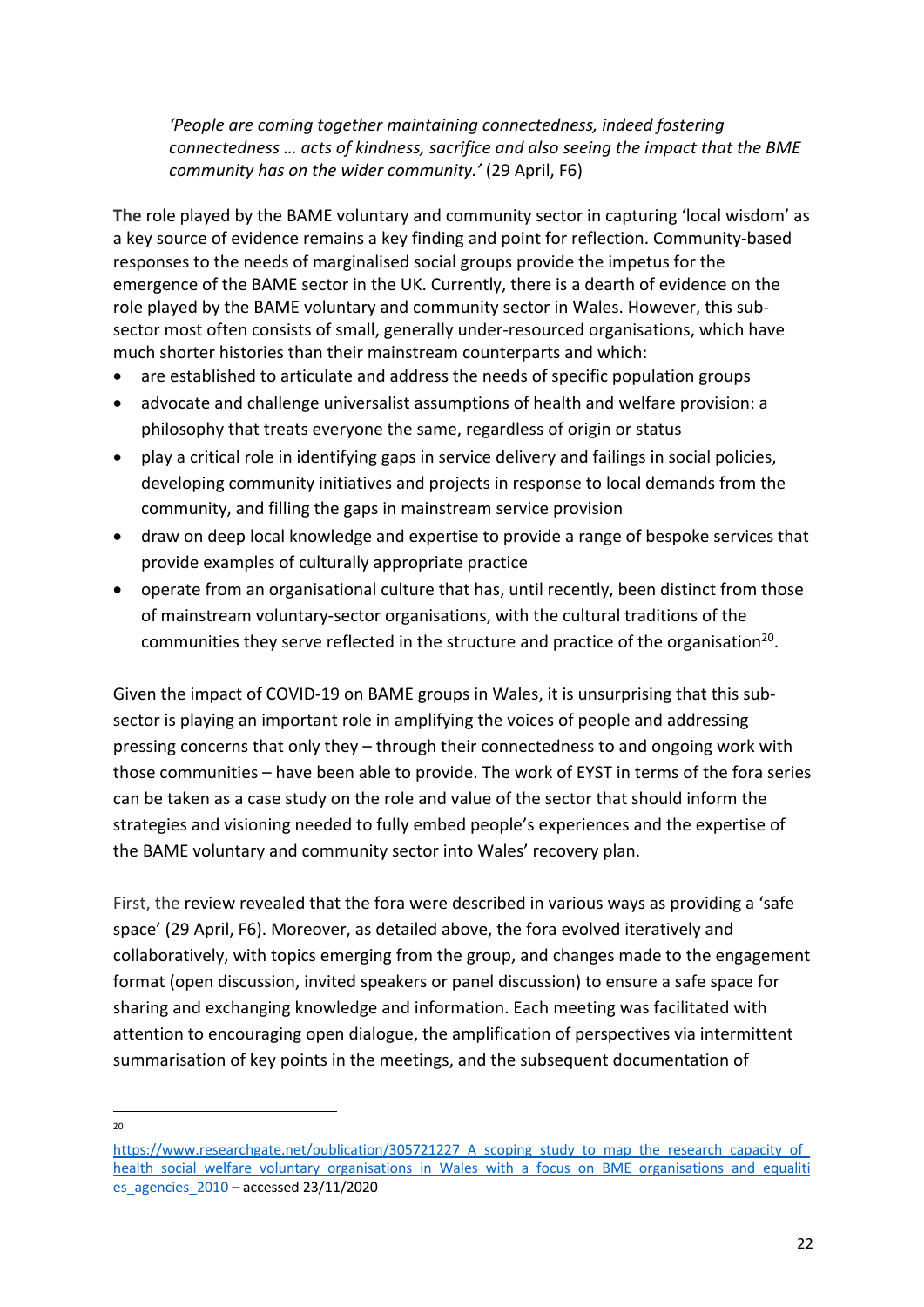proceedings. The flow of information across different domains represented in Figure 2 below allowed for a multi-perspective exchange, with the capture of comments (including links to information and contacts) made in the chat function of Zoom providing attendees with an additional avenue through which to engage.

Second, in responding to the huge upheaval caused by the pandemic crisis, and in the context of making changes to complex systems (such as the public health and care regimes, and social network systems), there is a need for an equally complex understanding of the actions needed to respond to changing organisational climates and priorities. This calls for attention to micro-level or hyper-local activities of individuals and their daily life, the macrolevel shifts taking place at a societal level, together with a focus on policies, service systems and processes that link the two. Accordingly, the online fora were organised within days of the national lockdown, in light of the urgent need to maintain contact with those individuals, groups and organisations served and supported by EYST, and by the BAME sector in Wales more generally.



Driven by the acute context and wide -ranging impact of the pandemic and, moreover, in keeping with the social-justice and community-development underpinnings of the sector, the engagement model that emerged utilised both the innovation of online technology and the specialist knowledge of EYST (and the voluntary and community sector more generally):

(i) to avoid the limitations of prioritising one kind of expertise over another by making different forms and sources of knowledge central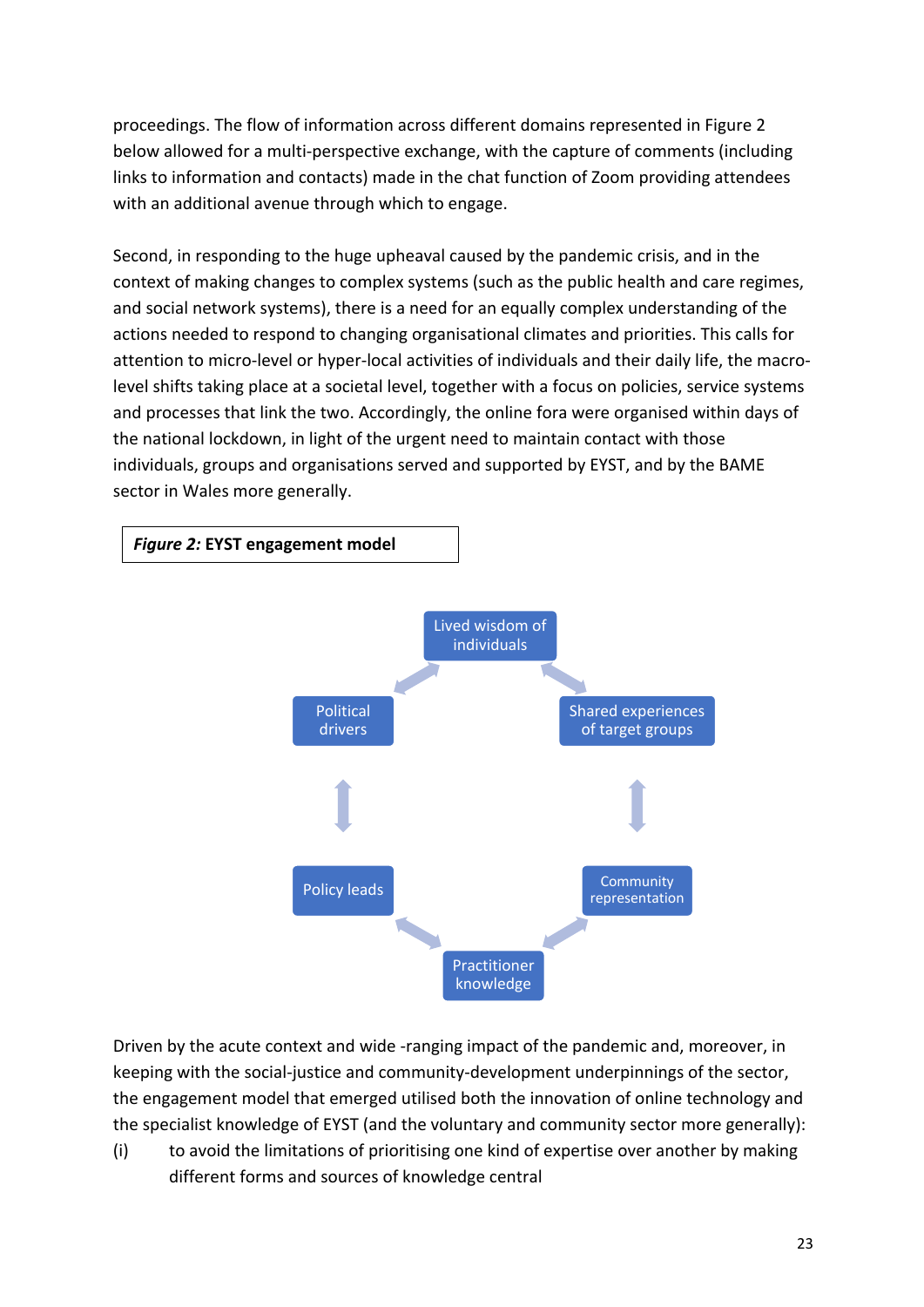(ii) to create spaces in which meaning-making is rooted in a responsive format and established set of interests to allow for cross-current circulation of dialogue and information exchange between stakeholder groups who often have very different sets of concerns, experiences and priorities but who also can come together to provide nuanced solutions.

#### *4.2.4 Building an intersectional social-justice framework within a Welsh context*

*'Where do we feature in conversations about recovery? … you cannot bring us in at the last minute; it has to be the opposite.'* (Attendee)

Last, what is evident is the need to position the lived experiences of people from minoritised backgrounds as a key consideration in understanding the ongoing and persistent inequalities marking their lives. With this comes an understanding of how the people themselves are drawing on their own knowledge, wisdom and understanding to care for and support themselves and their communities. But that is only one step. From the fora, it is equally evident that in moving forward, racialisation and the persistence of racial inequality in modern Welsh society must be rooted in both the wider mainstreaming agenda that so often marks equality development in Wales and based within an intersectional framing. As outlined above, what the review reveals are the cross-cutting concerns and multi-layered impacts, as expressed and experienced by the attendees and presenters alike. The summaries also reveal the impact of COVID-19 across the life-course, as well as spotlighting the impact of a range and combination of social categories (i.e. gender, age and ethnicity) that shape people's life chances and opportunities. Moreover, there will always be a need to find ways to move from individual experiences to system-level changes; the fora offered a platform for such work. In order for sustained change, necessary work includes:

- greater extraction of learning from the fora dataset reviewed in this report
- cross-referencing and consolidation of existing recommendations both those specific to BAME groups and those more generally made as linked to COVID-19 – such as those made by the First Minister's two BAME Advisory groups<sup>21</sup>, and the recommendations and priorities on public health<sup>22</sup>, education<sup>23</sup>, child and adult poverty<sup>24</sup>, and the welfare of refugees and those seeking sanctuary

<sup>&</sup>lt;sup>21</sup> Health Risk Assessment Sub Group https://www.adss.cymru/en/blog/post/all-wales-covid-19-workforcerisk-assessment-tool and Socio-Cultural Factors Sub Group - accessed 15/11/2020

<sup>&</sup>lt;sup>22</sup> See, for example, https://phw.nhs.wales/topics/latest-information-on-novel-coronavirus-covid-19/staffinformation-page1/covid-19-staff-news/priority-areas-for-the-public-health-wales-agreed/ – accessed 23/11/2020

<sup>&</sup>lt;sup>23</sup> For example, the findings drawn from BAME students in Wales: https://www.childcomwales.org.uk/wp-content/uploads/2020/09/Briefing\_Report\_E\_2020\_FINAL.pdf –

accessed 23/11/2020  $24$  For example, the findings from the recent Bevan Foundation reports on child https://www.bevanfoundation.org/news/2020/11/child-poverty-newyddion/ and adult poverty https://www.bevanfoundation.org/publications/coronavirus-poverty-wales/ - accessed 17/12/2020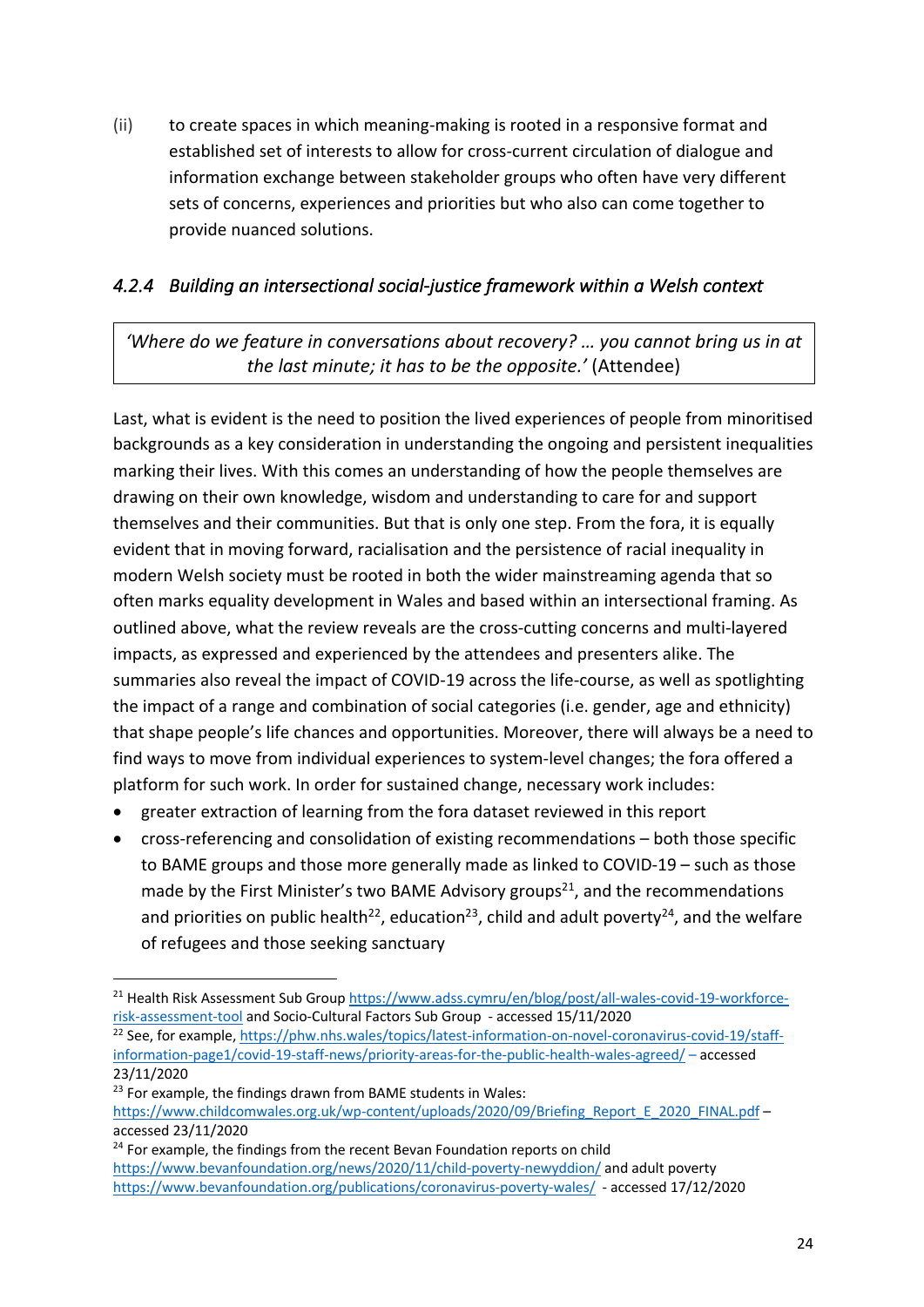• the rapid pooling and summarising of recommendations from other BAME voluntary and community sector organisations<sup>25</sup>.

In order to meaningfully put in place an intersectional social-justice framework that can be monitored and evaluated, the above can be framed within, for example:

- social care and welfare legislation, with a focus on its underpinning principles of person-centred care, co-production, voice and control, sustainability, and systemwide innovation and change – bearing in mind the importance here of the local wellbeing plans and population needs assessments stipulated by the Wellbeing of Future Generations (Wales) Act 2015, and the Social Services and Wellbeing (Wales) Act 2014 respectively
- the Welsh Government's COVID-19 economic reconstruction work<sup>26</sup>
- existing mandates that underpin the equality work taking place in Wales, including the declaration of rights of older people and the work of the Older People's Commissioner<sup>27</sup>; the United Nations' convention on the rights of the child and the work of the Children's Commissioner for Wales<sup>28</sup>; and the work and priorities of the Equality and Human Rights Commission in Wales<sup>29</sup>
- national manifestos, including Race Alliance Wales' Manifesto for an Anti-Racist Wales (2020)<sup>30</sup> and the important recommendations put forth by BLM leaders<sup>31</sup>; those rooted in the Hate Crime Charter<sup>32</sup>; and the Manifesto for a Gender Equal Wales<sup>33</sup>, the recent set of recommendations from the Women's Equality Network<sup>34</sup>, and the important work being done by the newly formed BAME Women's Challenge Collective.

The fora series brought together a wide range of people during a time of great need and uncertainty. The series was one of many taking place across Wales. From the raft of recommendations emerging from a wide number of policy and political domains, there are clear pathways to addressing the systemic health and social inequalities that shape

 $25$  See, for example, the role of the voluntary sector in Wales in terms of COVID-19:

https://www.aber.ac.uk/en/news/archive/2020/11/title-237783-en.html – accessed 23/11/2020 <sup>26</sup> https://gov.wales/coronavirus-reconstruction-challenges-and-priorities-html – accessed 20/11/2020

<sup>27</sup> https://www.olderpeoplewales.com/en/about/commissioners-role.aspx – accessed 12/11/2020

<sup>28</sup> https://www.childcomwales.org.uk/uncrc-childrens-rights/ – accessed 22/11/2020

<sup>29</sup> https://www.equalityhumanrights.com/en/commission-wales/about-commission-wales – accessed 12/11/20202

<sup>30</sup> https://racealliance.wales/manifesto-launch/ – accessed 22/11/2020

<sup>31</sup> https://www.southwalesargus.co.uk/news/18564770.black-lives-matter-newport-calls-welsh-governmenttackle-racism/ – accessed 22/11/2020

<sup>32</sup> https://gov.wales/hate-has-no-home-wales – accessed 22/11/2020

<sup>33</sup> https://chwaraeteg.com/wp-content/uploads/2020/11/Manifesto-for-a-gender-equal-Wales.pdf – accessed 22/11/2020

<sup>34</sup> https://wenwales.org.uk/wp-content/uploads/2020/07/WEN-Wales-COVID19-June-2020.pdf - - accessed 22/11/2020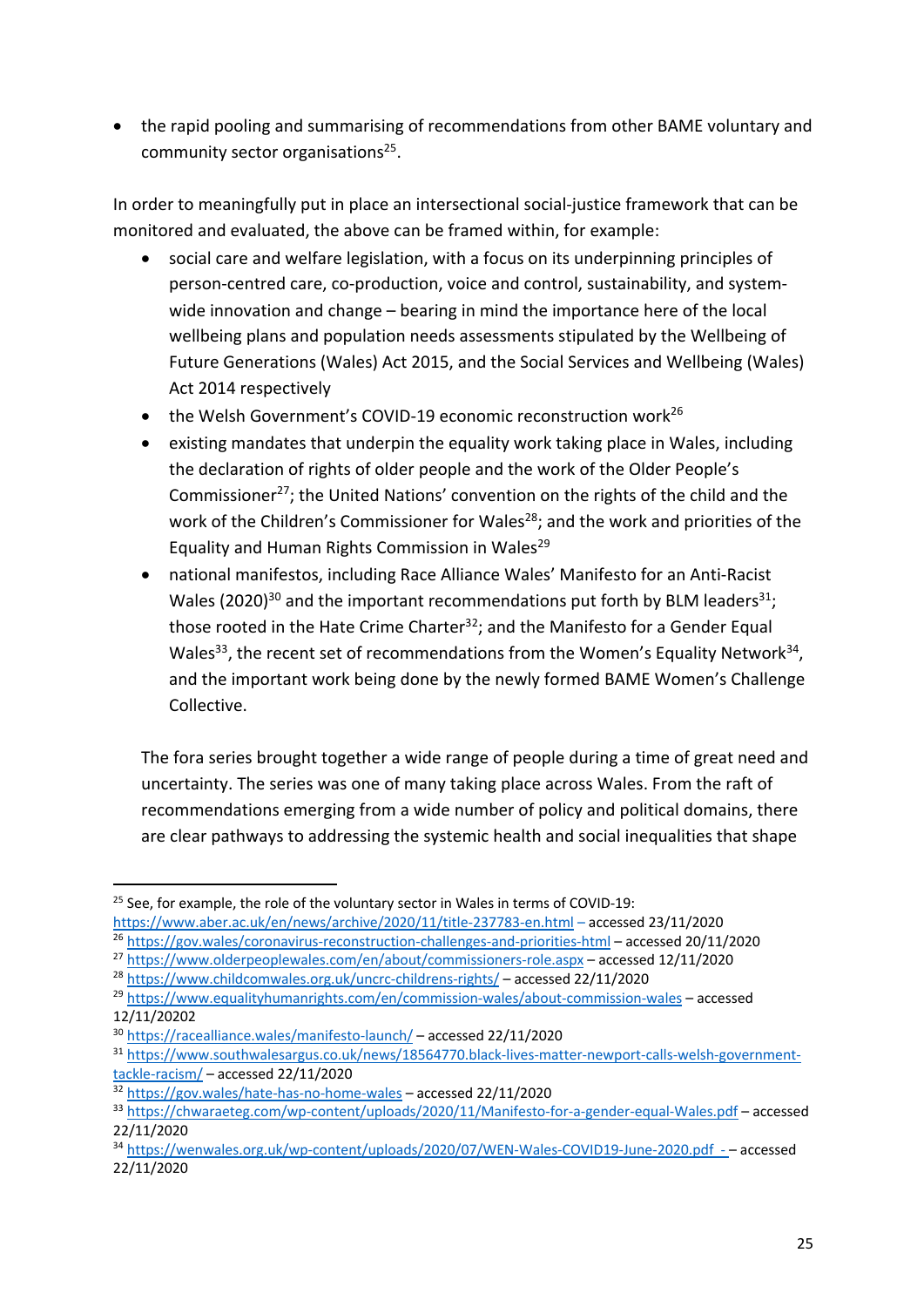modern Welsh society. In holding on to the gains, we hold on to the promise of a better future.

#### *4.2.5 The importance of urgency*

**"BAME People are sick and tired of being sick, tired and dying"1 (Professor Ogbonna)**

The quote above from the Chair of the Advisory Group tasked with coming up with recommendations on how best to address the socio-economic impact COVID-19 in Wales conveys the level of frustration, anger and fear that has long been faced by many people from minority ethnic backgrounds. In the article, Ogbonna speaks about a "culture of racism" that needs to be addressed in ways similar to those raised by the civil rights activist Fannie Lou Hamer back in 1964 when she spoke about her life-long efforts to dismantle similar injustices in the America. As she stated, "All my life I've been sick and tired. Now I'm sick and tired of being sick and tired."<sup>35</sup> There remains an urgency that needs to be captured and maintained – a point driven home not only by the pandemic but also by acceleration of the Black Lives Movement during this period. As was revealed by the attendees, the national lockdown meant that major social care, health and welfare programmes underwent profound changes over a very short period. Framing legislation, policy directives and underpinning micro, meso and macro processes have in turn been revised and reformulated. What is evident is that significant shifts in how social and welfare systems operate can happen over a short period of time.

Change can happen and can happen quickly. Holding on to the gains means holding on to the urgency for change to happen, to happen meaningfully and to happen quickly.

<sup>35</sup> https://blogs.cdc.gov/healthequity/2015/04/30/mhmonth/#1 - accessed 8/12/2020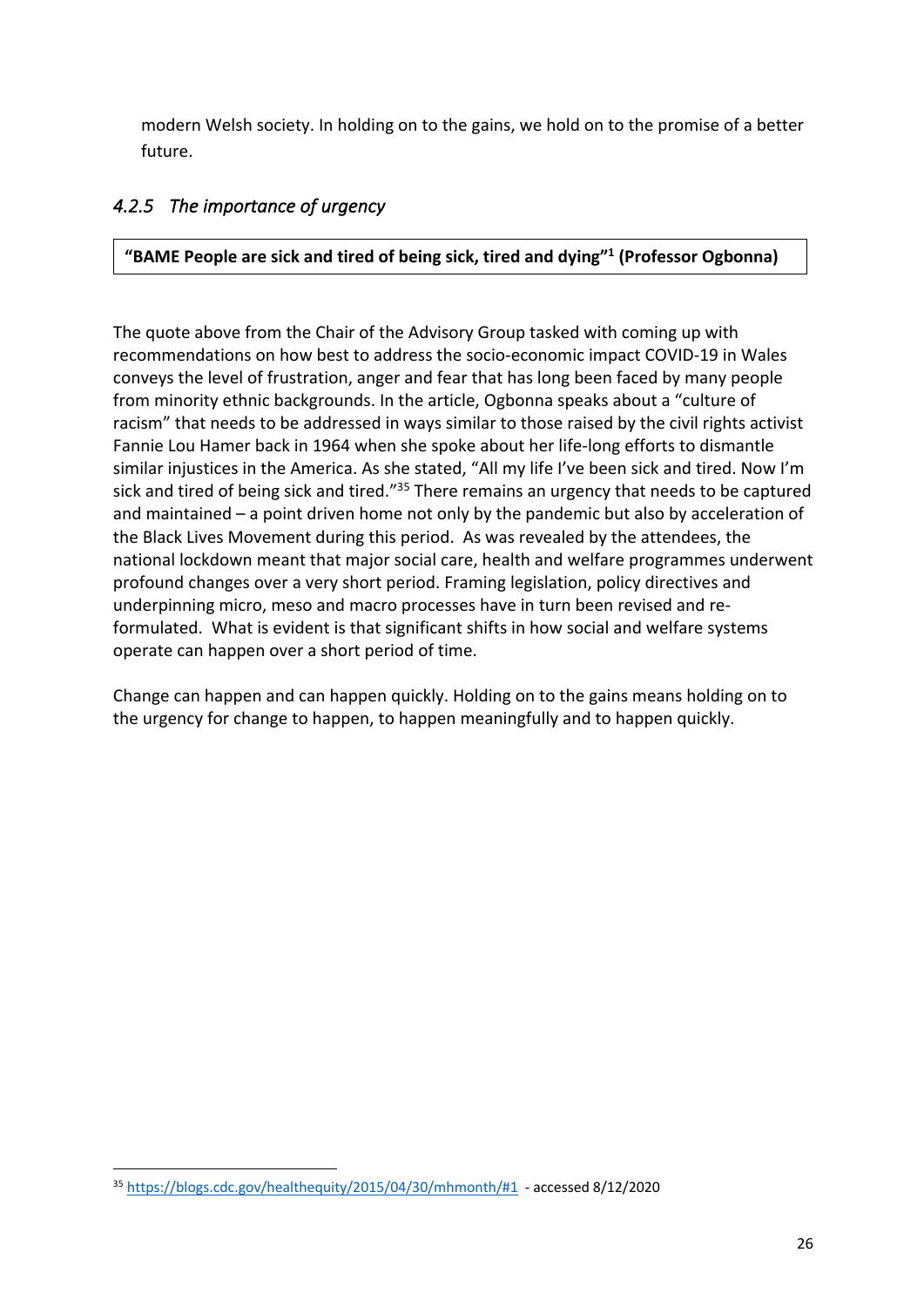### Appendix: The 17 online fora (25 March 2020 to 5 August 2020)

| <b>Date</b> | <b>Topic</b>                                                                             | No. of<br>participants | Format             | Speakers/panel members                                                                                                                                                                                                                 |
|-------------|------------------------------------------------------------------------------------------|------------------------|--------------------|----------------------------------------------------------------------------------------------------------------------------------------------------------------------------------------------------------------------------------------|
| 25<br>March | Impact of COVID-19<br>1.<br>on BAME<br>communities                                       | 47                     | Open<br>discussion |                                                                                                                                                                                                                                        |
| 1 April     | Impact of COVID-19<br>2.<br>on the Muslim<br>community                                   | 27                     | Open<br>discussion |                                                                                                                                                                                                                                        |
| 7 April     | Impact of COVID-19<br>3.<br>on BAME pupils                                               | 50                     | Open<br>discussion |                                                                                                                                                                                                                                        |
| 15 April    | Impact of COVID-19<br>4.<br>on BAME<br>employment                                        | 16                     | Open<br>discussion |                                                                                                                                                                                                                                        |
| 22 April    | 5.<br>Impact of COVID-19<br>on food security for<br><b>BAME</b> people                   | 20                     | Open<br>discussion |                                                                                                                                                                                                                                        |
| 29 April    | Impact of COVID-19<br>6.<br>on community<br>cohesion, racism<br>and hate crime           | 70                     | Invited<br>speaker | Deputy Minister and Chief<br>$\bullet$<br>Whip Jane Hutt                                                                                                                                                                               |
| 13 May      | <b>Considerations for</b><br>7.<br><b>BAME</b> communities<br>on exiting the<br>lockdown | 27                     | Open<br>discussion |                                                                                                                                                                                                                                        |
| 27 May      | Considerations for<br>8.<br><b>BAME</b> communities<br>for safe return to<br>work        | 52                     | Invited<br>speaker | Shavanah Taj - General<br>$\bullet$<br>Secretary, Trades Union<br>Congress                                                                                                                                                             |
| 10 June     | Public-health<br>9.<br>response & BAME<br>communities                                    | 57                     | Invited<br>speaker | Rebecca Fogarty - Public<br>$\bullet$<br><b>Health Wales</b>                                                                                                                                                                           |
| 17 June     | 10. BAME communities<br>and policing                                                     | 81                     | Open<br>discussion | <b>Assistant Chief</b><br>$\bullet$<br><b>Commissioner Jenny</b><br>Gilmer<br>Superintendent Steve<br>Jones<br>Police Constable Baz<br>Narbad<br>Martyn Jones - Equality,<br>Diversity and Inclusion<br>Manager, South Wales<br>Police |
| 24 June     | 11. Impact of COVID-19<br>on BAME young                                                  | 30                     | Open<br>discussion |                                                                                                                                                                                                                                        |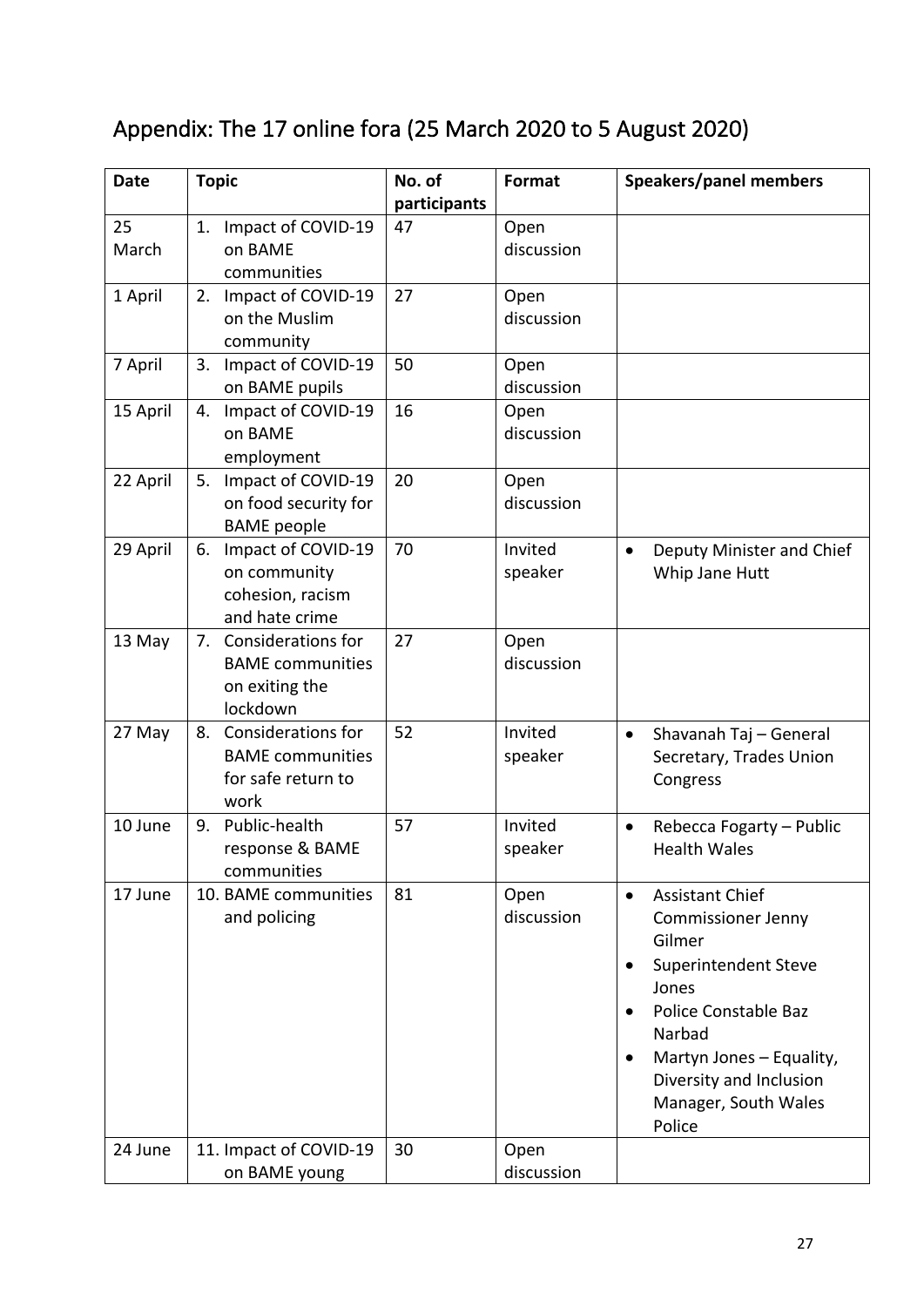|         | people                                                      |    |                     |                                                                                                                                                                                                                                                                                                                   |
|---------|-------------------------------------------------------------|----|---------------------|-------------------------------------------------------------------------------------------------------------------------------------------------------------------------------------------------------------------------------------------------------------------------------------------------------------------|
| 1 July  | 12. Black Lives Matter -<br>what next in Wales?             | 71 | Panel<br>discussion | Hilary Brown - Barry<br>$\bullet$<br>Sean Suter - Port Talbot<br>Chloe Cherney -<br>$\bullet$<br>Haverfordwest<br>Sabrina Thakurdas and Luis<br>Williamson - Cardiff<br>Nimi Trivedi - Swansea<br>Andrew Ogun and Loren<br>٠<br>Henry - Newport<br>Nasir Adam - Cardiff<br>$\bullet$<br>Riah Andrews - Llangollen |
| 8 July  | 13. Impact of COVID-19<br>on BAME older<br>people           | 51 | Invited<br>speakers | Helena Herklots-Older<br>$\bullet$<br>People's Commissioner for<br>Wales<br>Janice Dent - Gwent<br>Regional Violence against<br>Women, Domestic Abuse<br>and Sexual Violence Team<br>Suzanne Duval - Diverse<br>Cymru                                                                                             |
| 15 July | 14. Safe return to<br>school for BAME<br>children           | 62 | Invited<br>speakers | Sally Holland - Children's<br>$\bullet$<br><b>Commissioner for Wales</b><br>Heather Payne - Welsh<br>Government                                                                                                                                                                                                   |
| 22 July | 15. Impact of COVID-19<br>on international<br>students      | 49 | Panel<br>discussion | Elizabeth George -<br>٠<br><b>Universities Wales</b><br>Laura Dowds - NUS Wales<br>$\bullet$<br>Natalie Buckland - Cardiff<br><b>Metropolitan University</b><br>Kevin Childs - Swansea<br>University<br>Lisa Davies - University of<br>South Wales<br>Sujatha Thaladi - The<br><b>Mentor Ring</b>                 |
| 29 July | 16. COVID-19 and<br>mental health for<br><b>BAME</b> people | 66 | Panel<br>discussion | Suzanne Duval - Diverse<br>Cymru<br>Selina Sonola-<br>Denbighshire Child and<br><b>Adolescent Mental Health</b><br>Service<br>Jill Duarte - African<br><b>Community Centre</b><br>Jessie Jones - African<br><b>Community Centre</b>                                                                               |